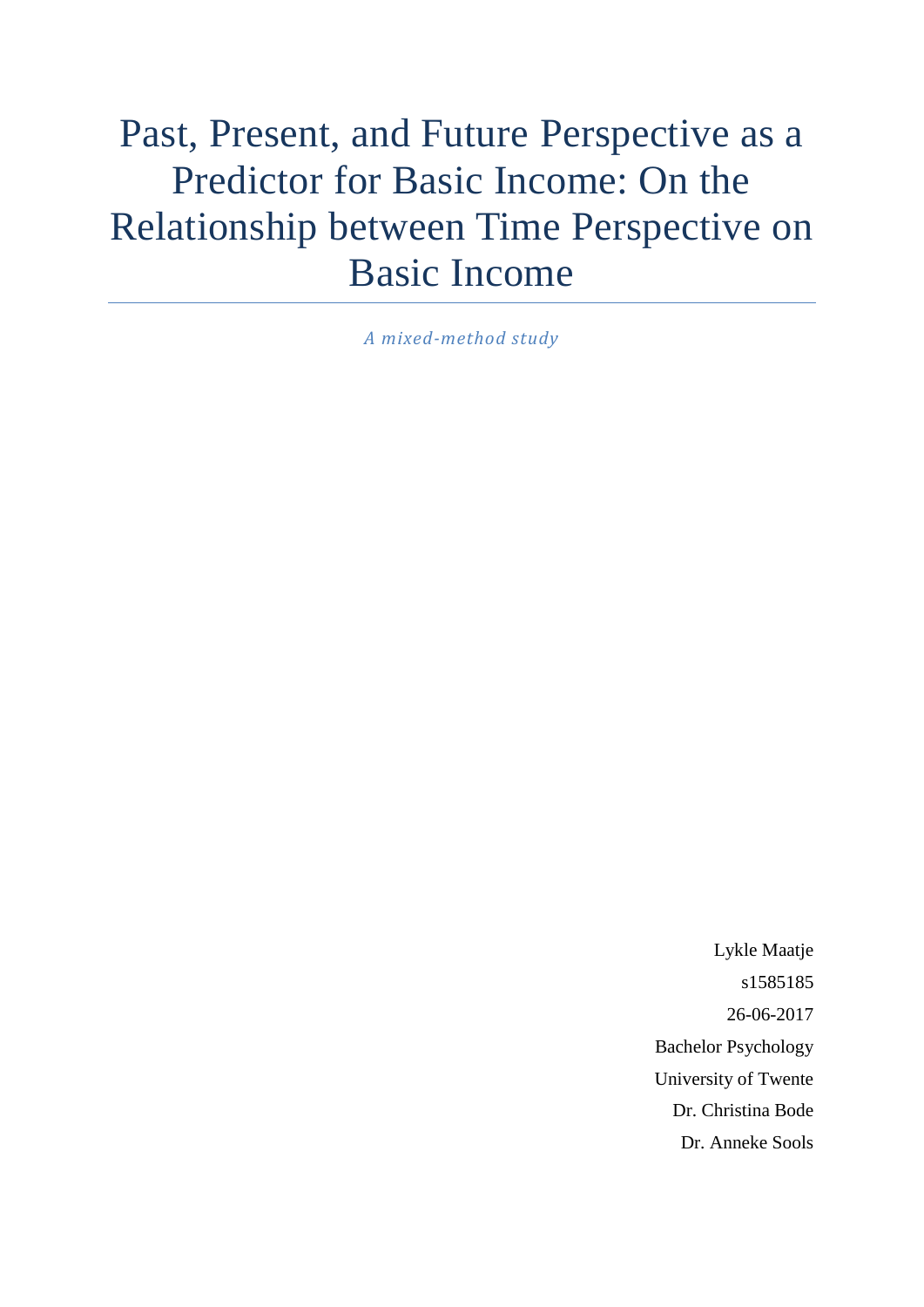# **Index**

| <b>Abstract</b>                                       |       |
|-------------------------------------------------------|-------|
| <b>Samenvatting</b>                                   |       |
| <b>Introduction</b>                                   | p. 1  |
| <b>Basic Income</b>                                   | p. 1  |
| Futuring                                              | p. 4  |
| Time Perspective                                      | p. 5  |
| Goals and questions                                   | p. 6  |
| <b>Method</b>                                         | p. 8  |
| Design                                                | p. 8  |
| Procedure                                             | p. 8  |
| Setting                                               | p. 8  |
| Participants                                          | p. 9  |
| Materials                                             | p. 10 |
| Letters From The Future                               | p. 10 |
| <b>ZTPI</b>                                           | p. 10 |
| Analysis                                              | p. 11 |
| <b>ZTPI</b>                                           | p. 11 |
| <i>Focus group discussions</i>                        | p. 12 |
| <b>Results</b>                                        | p. 15 |
| Attitudes towards the Basic Income                    | p. 15 |
| <b>Basic-Income Positive</b>                          | p. 15 |
| <b>Basic-Income Conditional</b>                       | p. 16 |
| <b>Basic-Income Negative</b>                          | p. 16 |
| <i>Future</i>                                         | p. 17 |
| Freedom to do other things                            | p. 17 |
| <b>Stress Relief</b>                                  | p. 18 |
| Time Perspective in relation to anticipated attitudes | p. 19 |
| Past Negative                                         | p. 19 |
| <b>Past Positive</b>                                  | p. 20 |
| <b>Present Fatalistic</b>                             | p. 21 |
| Present Hedonistic                                    | p. 21 |
| <b>Future</b>                                         | p. 23 |
| <b>Discussion</b>                                     | p. 24 |
| <b>Other Interesting Findings</b>                     | p. 26 |
| <b>Final Remark</b>                                   | p. 29 |
| <b>References</b>                                     | p. 30 |
| <b>Appendices</b>                                     |       |
| A Participants                                        | p. 33 |
| <b>B</b> Informed Consent                             | p. 34 |
| C Zimbardo Time Perspective Inventory                 | p. 35 |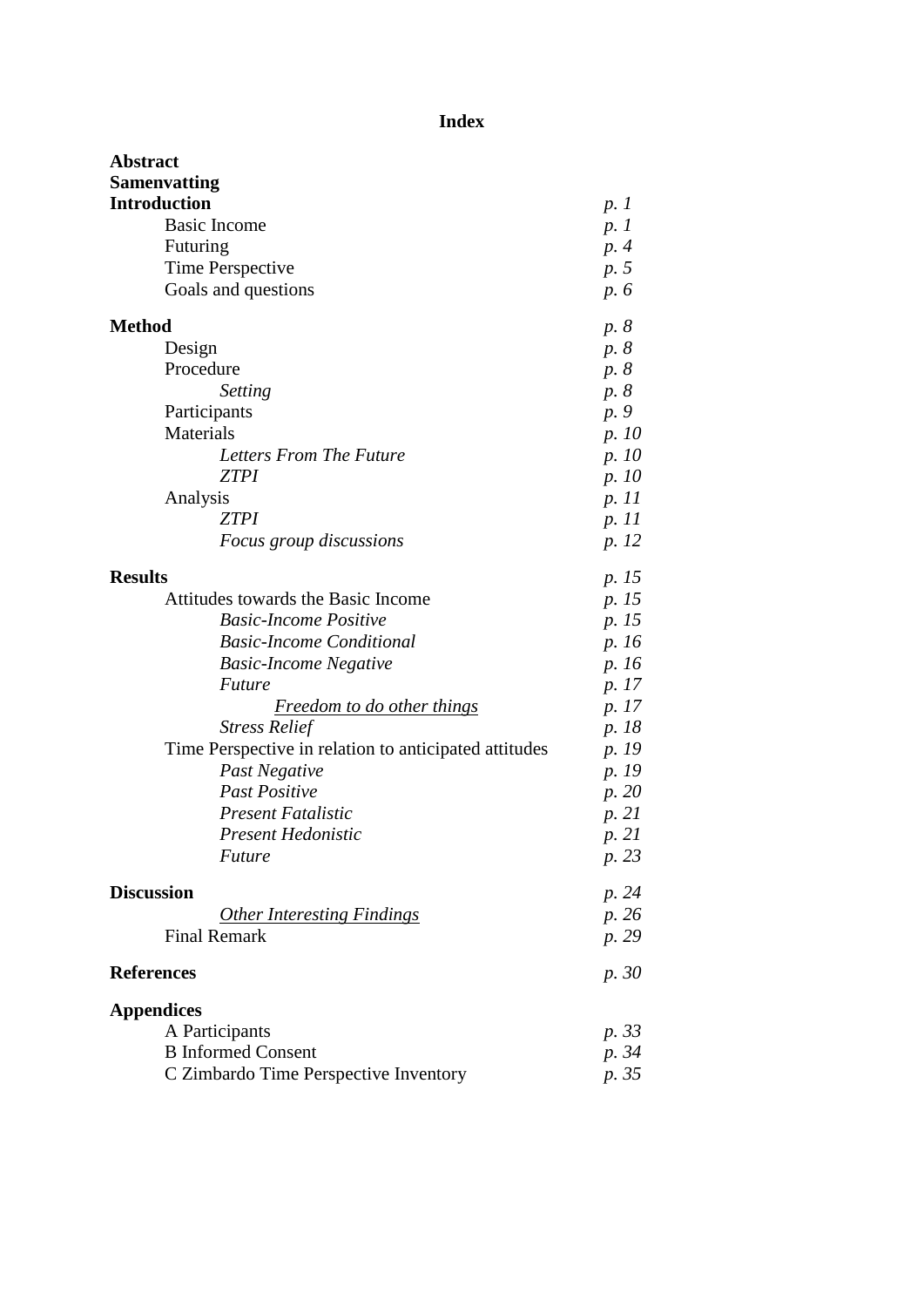#### **Abstract**

The subject of a Basic Income (BI) has become increasingly discussed in the political debate. A BI is a monthly stipend paid to every adult citizen, regardless of what they decide to do with it. Research suggests a BI could grant more financial freedom and increased health amongst people. However, it could also work counterproductive, as it takes away a strong motivator to work: money. A few trials have been run in the past, knowledge on the psychological effects or attitudes of those living with a Basic Income is lacking. One way to study potential effects of BI, is called *futuring*. With futuring, people imagine a possible future for themselves and then respond to questions or assignments as though they are actually living that future. By imagining the future, researchers may be able to find some attitudes towards and psychological effects of a future event, like the Basic Income. This study aimed to add to the discussion and research in this subject, by using focus group discussions to study people's attitudes towards the BI and a questionnaire studying the Time Perspective. It will look at a relationship between a person's Time Perspective and their attitudes towards the Basic Income. To measure an individual's Time Perspective, Zimbardo and Boyd's (1999) Time Perspective Index (ZTPI) was used. Making use of both focus group discussions and questionnaires, this study used 14 participants to study people's general attitudes towards the BI. Two discussion groups consisting of seven participants each were held, during which the participants were asked to imagine a future in which they received a Basic Income, and then they were invited to elaborate on the BI. Afterwards, the ZTPI questionnaire was filled in. The ZTPI exists of 56 questions, that are divided among 5 subscales: (1) Past Negative (PN), (2) Past Positive (PP), (3) Present Fatalistic (PF), (4) Present Hedonistic (PH), and (5) Future (F). The focus group discussions were transcribed and coded with Atlas.ti, resulting in a code scheme of 6 codes. These codes were (1) Basic Income Positive, (2) Basic Income Negative, (3) Basic Income Conditional, (4) Future (F), (4.5) Freedom to do other things, and (5) Stress Relief. The results showed that most people were fairly positive about the BI. Some people were more sceptical and had more critical questions about the BI, such as those high in the Past and Present Positive orientation. However, everyone liked the idea of BI in some shape or form, in the end. Due to a small participant group, the results can be questioned. To ensure deeper and more meaningful results, an experimental trial of the BI is recommended, as it is very difficult to predict or draw conclusions from something that lies in the future.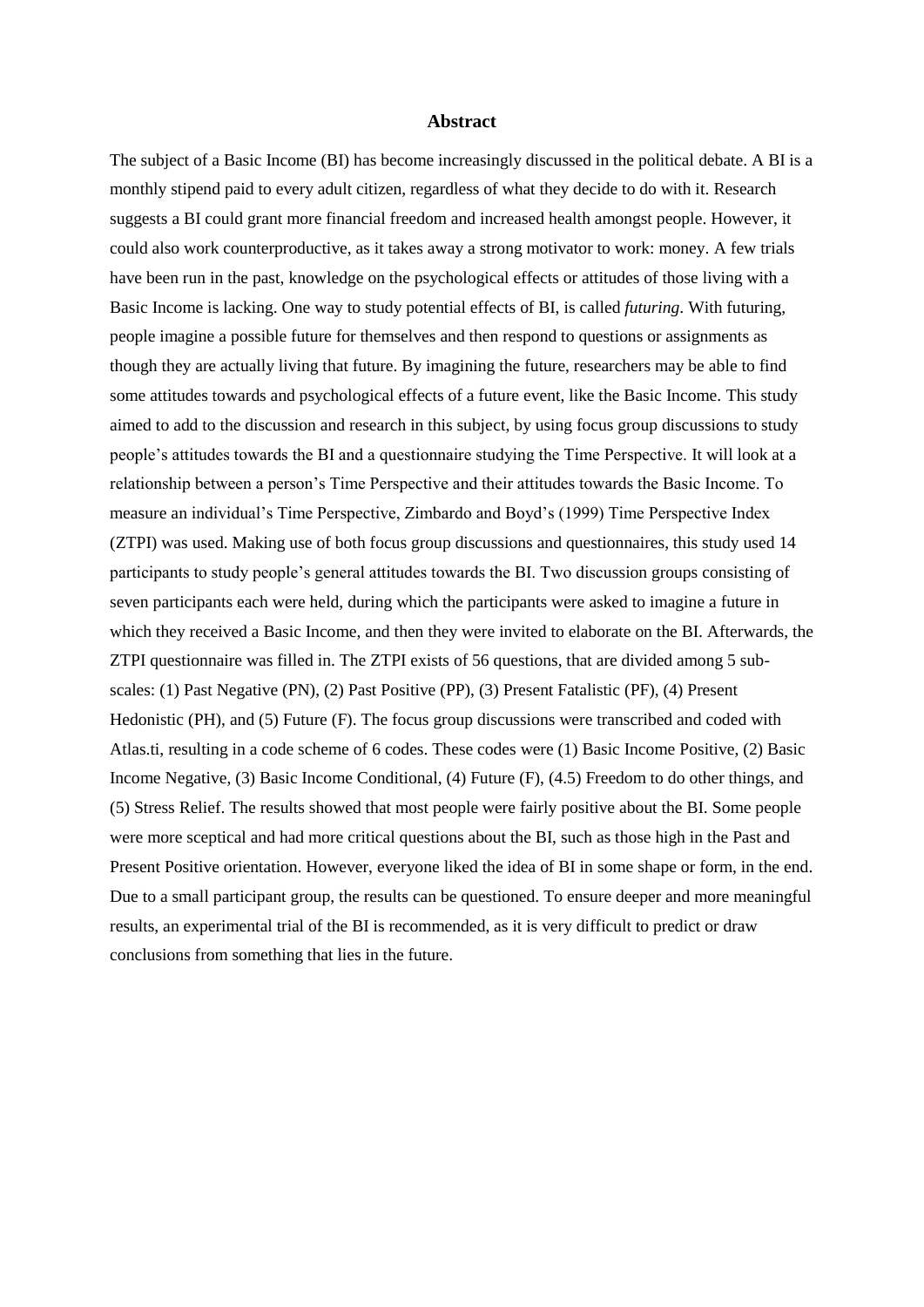#### **Samenvatting**

Het onderwerp van een Basisinkomen (BI) wordt steeds vaker besproken in het politieke (en privé) debat. Een BI is een maandelijkse gift dat wordt betaald aan elke volwassen burger, onafhankelijk van wat zij besluiten ermee te doen. Onderzoek wijst uit dat een BI meer financiële vrijheden en verbeterde gezondheid onder de mensen kan bezorgen. Echter kan het ook contraproductief werken, omdat het een sterke motivatie voor werk wegneemt: geld. Er zijn al een paar experimentele onderzoeken gedaan in het verleden, maar er is nog niet veel bekend over psychologische effecten of attitudes van diegene die met een Basisinkomen leven. Één van de weinige manieren om mogelijke effecten te onderzoeken, wordt *futuring* genoemd. Bij futuring beelden mensen zich een mogelijke toekomst in voor zichzelf, en reageren daarna op vragen of opdrachten zoals zij denken dat hun toekomstige zelf dat zou doen. Door het inbeelden van de toekomst kunnen onderzoekers wellicht attitudes over en psychologische effecten van een toekomstige gebeurtenis, zoals een Basisinkomen, onderzoeken. Dit onderzoek zal proberen bij te dragen aan de discussie en het onderzoek naar dit onderwerp. Het zal kijken naar een mogelijke relatie tussen het Time Perspective van een persoon en hun attitudes over het Basisinkomen. Om het Time Perspective the meten, werd Zimbardo en Boyd's (1999) Time Perspective Index (ZTPI) gebruikt. Doormiddel van zowel focus groep discussies als vragenlijsten, werden bij 14 participanten het Time Perspective en hun attitudes over het Basisinkomen onderzocht. Twee discussiegroepen bestaande uit elk zeven participanten werden gehouden. Tijdens deze discussiemomenten werd aan de participanten gevraagd worden om zich een toekomst met een basisinkomen voor te stellen, en vervolgens konden ze vrij discussiëren over het BI. Daarna werd de ZTPI ingevuld. De ZTPI bestaat uit 56 vragen, die elk onderverdeeld worden in 5 subschalen: (1) Past Negative (PN), (2) Past Positive (PP), (3) Present Fatalistic (PF), (4) Present Hedonistic (PH), en (5) Future (F). De discussies werden getranscribeerd en vervolgens gecodeerd met Atlas.ti, wat resulteerde in een code schema van 6 codes. Deze codes waren (1) Basic Income Positive, (2) Basic Income Negative, (3) Basic Income Conditional, (4) Future (F), (4.5) Freedom to do other things, en (5) Stress Relief. De Future code kwam direct van de ZTPI sub-schalen, en was de enige van de vijf die genoeg quotes genereerde voor onderzoek. De resultaten lieten zien dat de meeste mensen redelijk positief waren of het BI. Sommige mensen waren wat sceptisch en hadden wat meer kritische vragen over het onderwerp, zoals degene die hoog in de Past en Present Positive perspectief zaten, maar uiteindelijk vond iedereen het aantrekkelijk om een BI te ontvangen. Om dieper en meer betekenisvolle resultaten te genereren, wordt een experimenteel onderzoek naar het BI aanbevolen, omdat het heel moeilijk is om dat wat in de toekomst ligt te voorspellen of conclusies te trekken uit iets wat nog niet gebeurt is.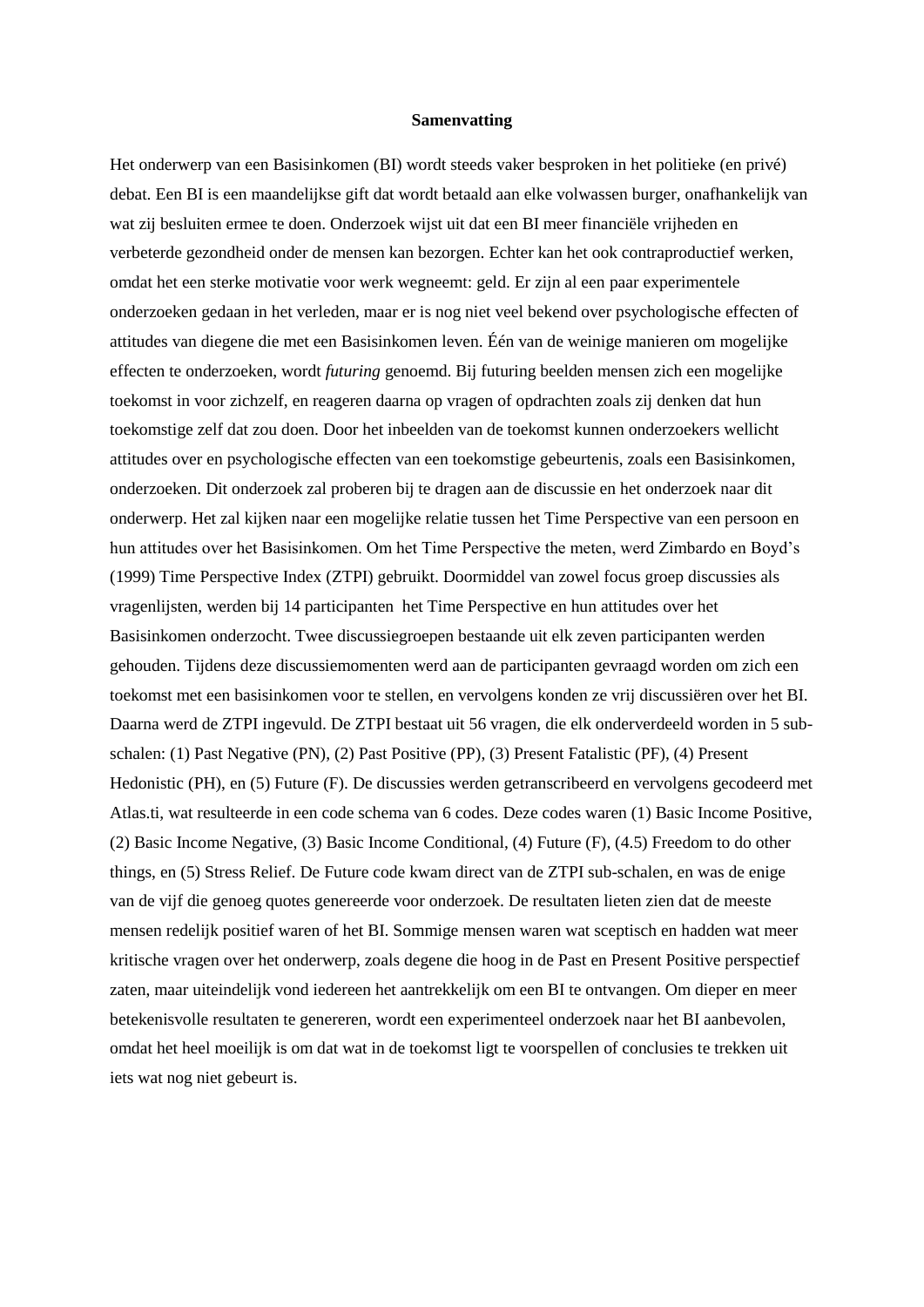#### **Introduction**

The subject of a Universal Basic Income is a dynamic one. It entails psychology, economy, sociology, and many other scientific fields. With our current economy the way it is, the Basic Income has been a subject of deep discussion in both the public and scientific domain, interested parties including everyone from researchers to students, working class and the unemployed. Because Basic Income is still an idea of the future, one of the few ways to research the psychological effects of it, or, for that matter, people's perspectives on the subject, is a relatively new research method, called futuring (imagining the future). In addition to the imagining of the future, Time Perspective research can help gain some concrete predictions about people's attitudes about the Basic Income.

#### *Basic income*

In the past couple of years, the subject of a Basic Income (BI) has become increasingly discussed in the political debate (Bregman, 2016; De Wispelaere & Morales, 2015; Franssen, 2017; Gradus, Westerveld, Ranshuijsen, & de Lange, 2015; Klein, 2015; Witteman, 2017). The concept of a Basic Income is that every adult person receives a certain amount of money from the government, regardless of employment, study, income, or what they are going to do with it (Bregman, 2014; De Wispelaere & Morales, 2015). Whilst there do exist variations between several conceptions of the Basic Income, De Wispelaere and Morales posit three core features that makes this 'gift' from the government decidedly different from, say, childcare benefits. The first is that the gift is not calculated per household, but per individual. Where childcare benefits are calculated by the amount of money the *household* brings in, the Basic Income is focussed on the individual. It does not matter how much they or their partner earn – every individual has a right to the Basic Income. Secondly, the Basic Income is universal. Unemployment benefits is only for the unemployed, childcare benefits only for those with children – the Basic Income, however, is for everyone. Some discussion exists here on whether or not to include long-term residents (rather than just legal citizens), or children, or prisoners. These kinds of discussions are interesting to have, but at this point, not relevant to this study. For the purposes of this study, Basic Income is only for every legal adult. The third and final feature is arguably its most controversial; whereas benefits as they exist today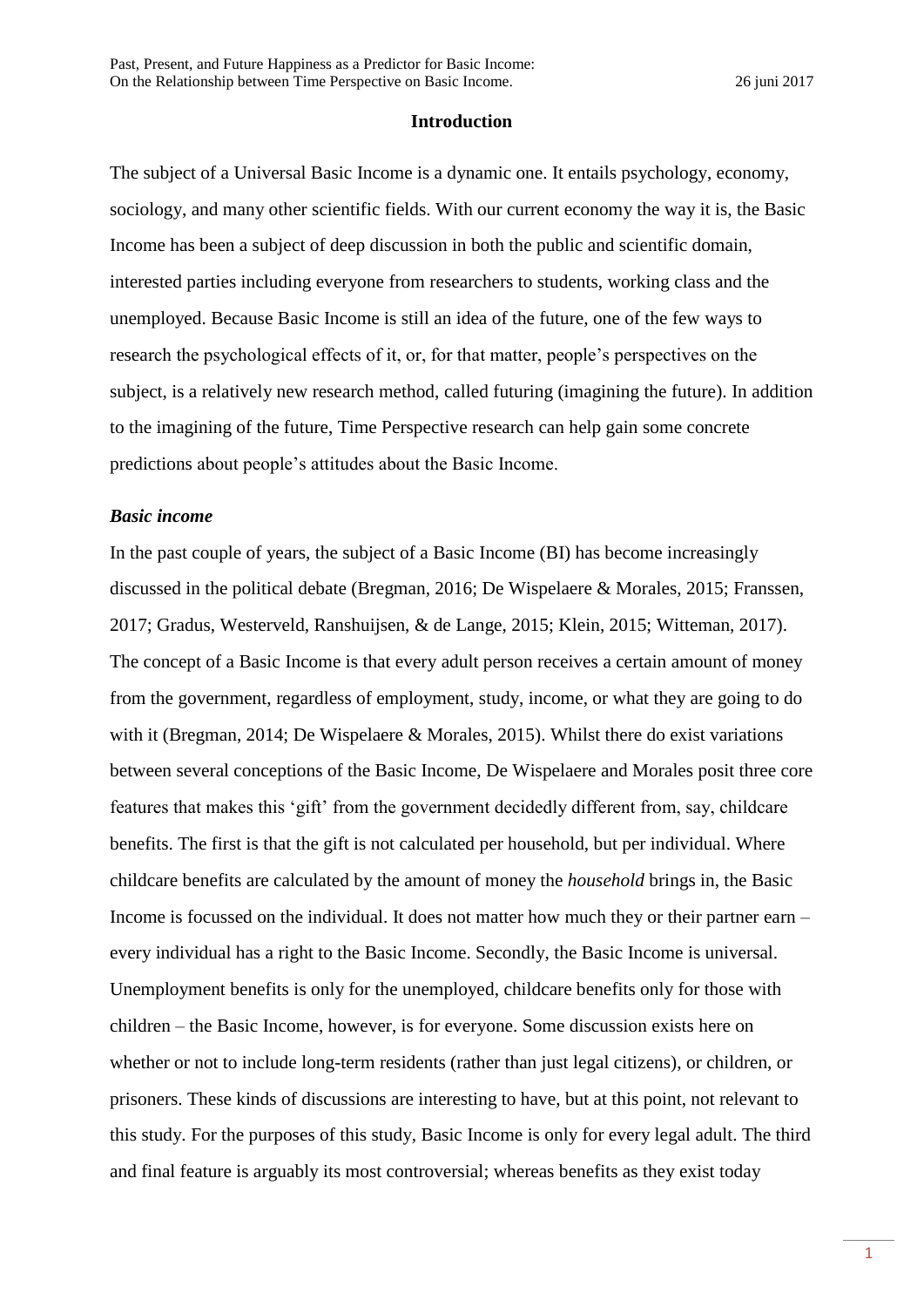require the filling in of many forms and the fulfilling of many requirements, a Basic Income requires no such thing (De Wispelaere & Morales, 2015; Torry, 2014). As said before, no matter what you decide to do with the BI, if you want to squander it on expensive clothes or change the world, you will receive it.

Basic Income has several merits working in its favour. One of these is that with a Basic Income, one can strive to improve his or her life (Painter, 2016b). With an unconditional grant that would enable everyone to provide for themselves, people would be able to pursue something that would make them happy; whether this is work-related, or simply involves the development of a talent or a hobby, does not matter. Another merit is the link between income and health. There has been a clear negative relation between poverty and health issues (Painter, 2016a; Standing, 2015). The poorer people are, the less healthy they become.

In the mid-1970s, a trial with a Universal Basic Income in Dauphin, Canada was conducted. Every adult with an annual income less than  $\epsilon$ 13.000 (\$13.800) was eligible for a grant of \$4800 a year (Bregman, 2014; Painter, 2016a). The experiment was terminated by a more conservative government before any analysis could be conducted, but in the 2000s, a team of the University of Manitoba re-examined the data, and the results suggest a link between health issues and poverty. Hospital visits dropped by 8,5% (Bregman, 2014). Furthermore, other effects of the trial were the fact that the youth studied better and faster, the birth rate dropped, and people were getting married at an older age. Even though most counter-arguments were that people were working less, the results proved the opposite. The work-hours hardly dropped at all. Where they did drop, they were replaced by other activities, like studying for a higher degree, searching for a better job, or staying home with the children more often. When a statistical error made the American population believe that the number of divorces had risen by 50%, the enthusiasm for the Basic Income waned, and the entire idea was put to rest.

The erroneous divorce rate notwithstanding, there are also several counter-arguments that have been raised. The first of which is – most understandably – how such a Basic Income would be financed (Van Parijs, 2003). It is true that the entire current economic system would have to undergo some rigorous changes. With a Basic Income, one would have to ask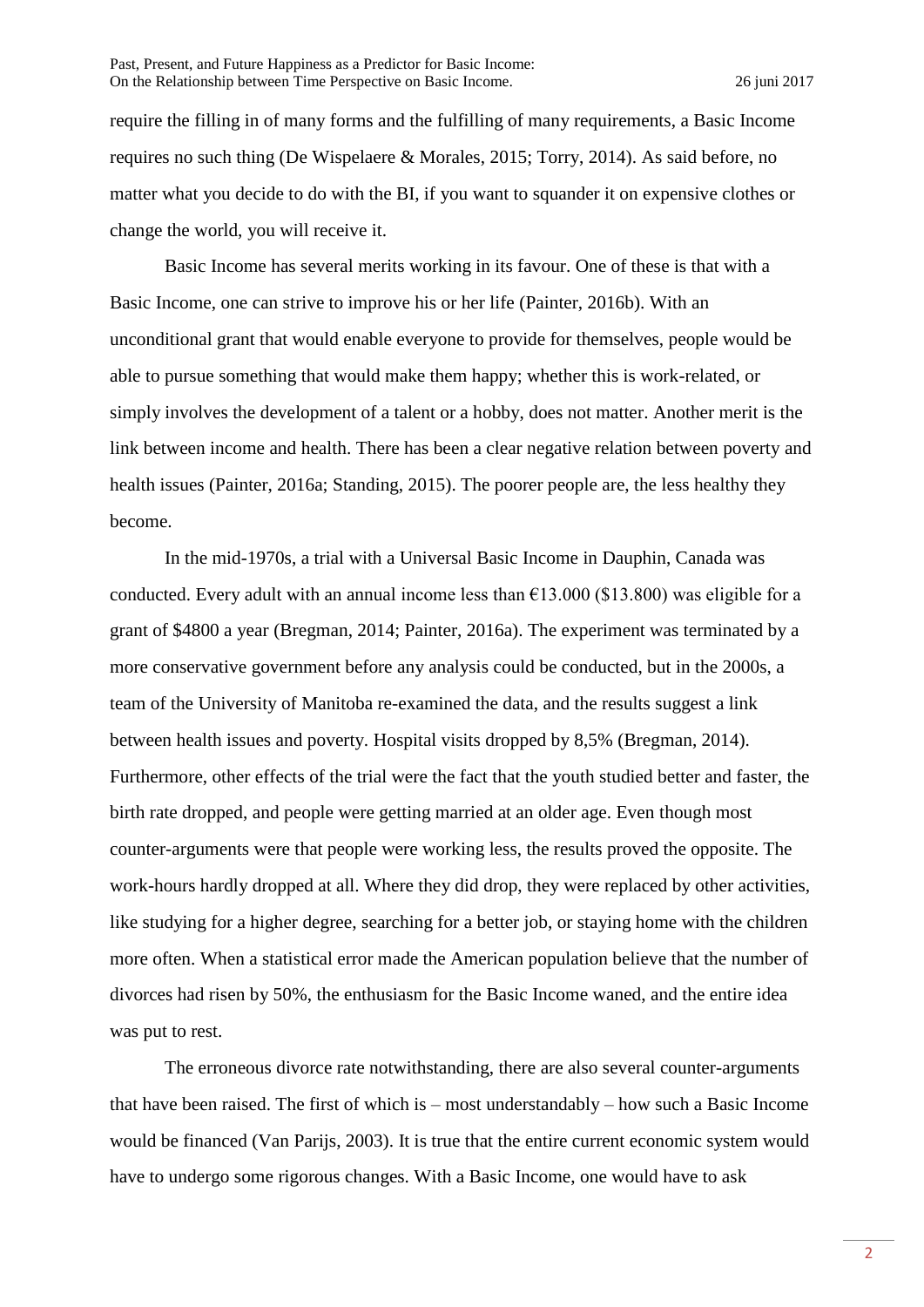questions such as 'do we still need unemployment benefits/child benefits/etc. with a Basic Income?'. This is a very difficult question to answer, as Torry (2014) showed. For example, in England, people have a right to Housing Benefits so that they can live in a house that suits their family's size and needs, since the housing prices are too high for most people. If a Basic Income were to replace all existing benefits, the Income itself would have to be so monumentally high that it would become unaffordable for the state. Thus, in England, a thing like Housing Benefits would have to stay. But if all existing benefits remained in effect, the cost of both the Basic Income and the benefits would become unmanageable as well. So a middle road would need to be found. And what happens to the tax system? A substantial amount of the government's income comes from taxes (61% in 2016 (Miljoenennota, 2016)), and especially income taxes generate a substantial amount of money (56.2 billion Euros in 2016). This is problematic, and leads to the next argument: when people receive a monthly stipend, enough to live on, they will stop working (Atkinson, 1996; Birnbaum, 2011) and be lazy, costing the state a lot of income from income taxes. The lack of faith in humankind aside, this counter-argument does have a point. *If* people stop working, a substantial amount of tax-income disappears – which is needed to pay the Basic Income in the first place. It is obvious that the idea of Basic Income has several moral and legal issues – for countries such as the Netherlands, it is even legally impossible to institute a Basic Income at this point (Franssen, 2017), as our Participation Law requires every able adult to either be working or be looking for work, and a Basic Income as it is understood here, does not require such contribution. Finally, the BI is predicted to be a very expensive venture (Birnbaum & De Wispelaere, 2016).

Despite all the criticisms and legal obstacles, the Basic Income has been regaining its former popularity over the past few decades. An attraction of such an unconditional Basic Income is that it grants freedom to the employees on the labour market (Birnbaum & De Wispelaere, 2016). Employees are no longer forced to work at a job that makes them unhappy or sick, because they can take care of themselves with the Basic Income granted to them on a monthly basis. They can continue studying for a better-suited job, or work part-time to devote the rest of their time to hobbies. In the words of Van Parijs, it gives people "the power to decide what sort of life one wants to live...the power to say no to the dictates of a boss,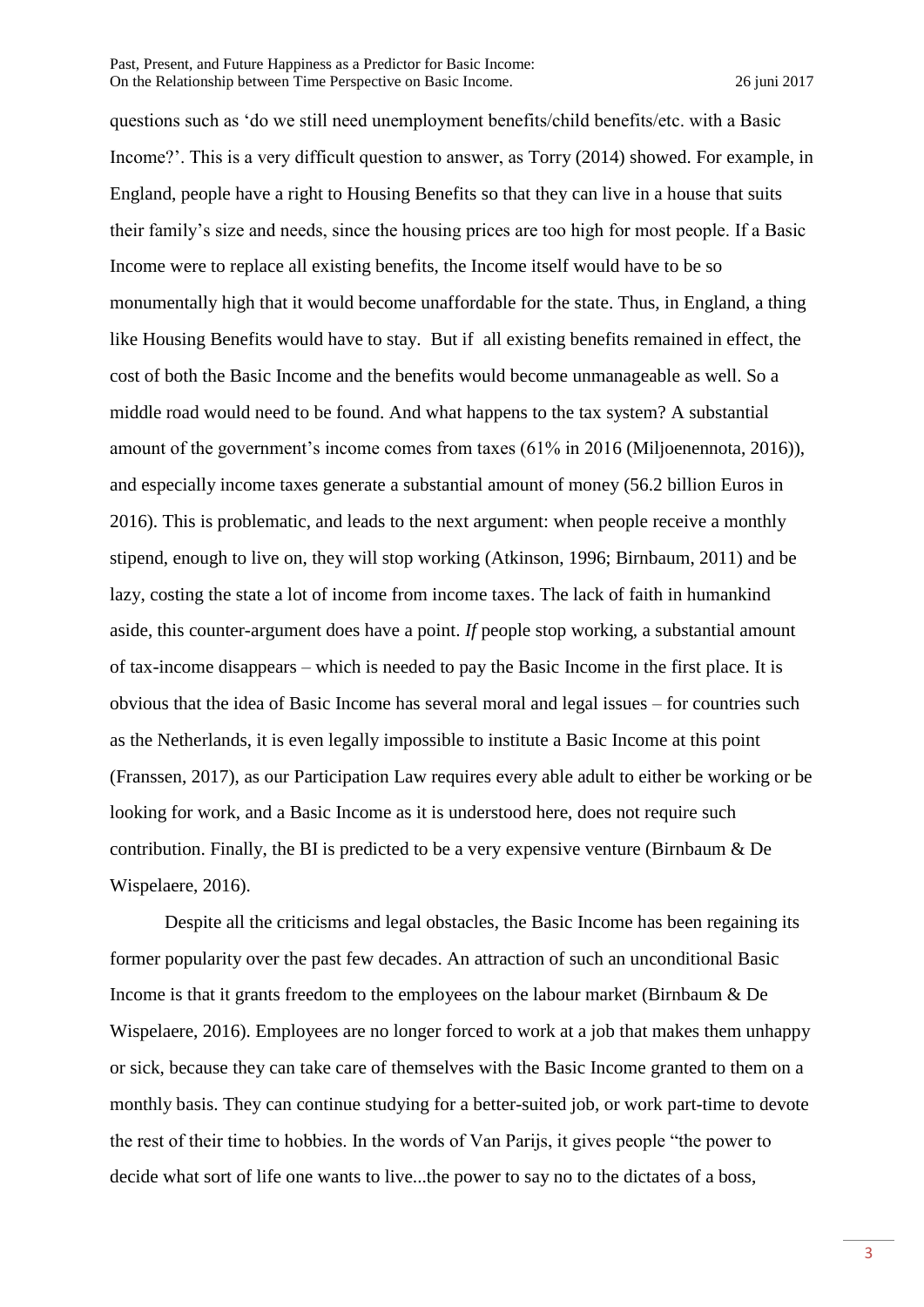bureaucrat or a spouse" (2013; as cited in Major, 2016). It would certainly give a lot of women the independence from their husband that they would need, should they ever divorce. At this point in time, the division of labour is still unequally gendered – with women taking up much more of the unpaid care for the children than do men – which makes women economically vulnerable (Regehr, 2014). A universal Basic Income would surely put an end to that.

To sum up, the Basic Income is a monthly stipend people would receive without any obligations attached. There are several pros and cons attached to it; pros include more freedom for the citizens and increased health among the people. Cons include the possibility of people becoming lazy and not contributing to society. Research into the Basic Income and psychological effects of the same is scarce, for there have not been many trials, which makes studying its effects quite difficult. One of the only ways to study possible effects, is called *futuring* (A. Sools & Mooren, 2012)*.*

## *Futuring*

Sools, Tromp, and Mooren (2015) state that futuring, or imagining the future, is a capacity of the mind, and that this capacity has been the subject of many interested psychologists and researchers over the past few centuries (e.g. William James and Abraham Maslow). Furthermore, imagining is something undeniably connected to the future, as one can imagine beyond the realm of the possible or the existing. So how then is it possible to research something that has not yet happened? Something that may never even happen? Imagining the future has proved reasonably effective of at least studying people's hopes and dreams for the future (Sools, Mooren, & Tromp, 2013), as many studies have shown the psychological effects of imagining the future. These effects include, but are not limited to, increased optimism, improved mental health, and increased happiness.

There are two authors who posited two different ways to imagine the future; Bandura (1986) on the one hand, and Melges (1982) on the other. Bandura (1986; as cited in Sools et al, 2013) was based in *expectations* of the future. He extrapolated possible future outcomes based on experiences of the past. Melges (1982; as cited in Sools et al, 2013), on the other hand, assumed a more complex, non-linear conception of time. His conception of imagining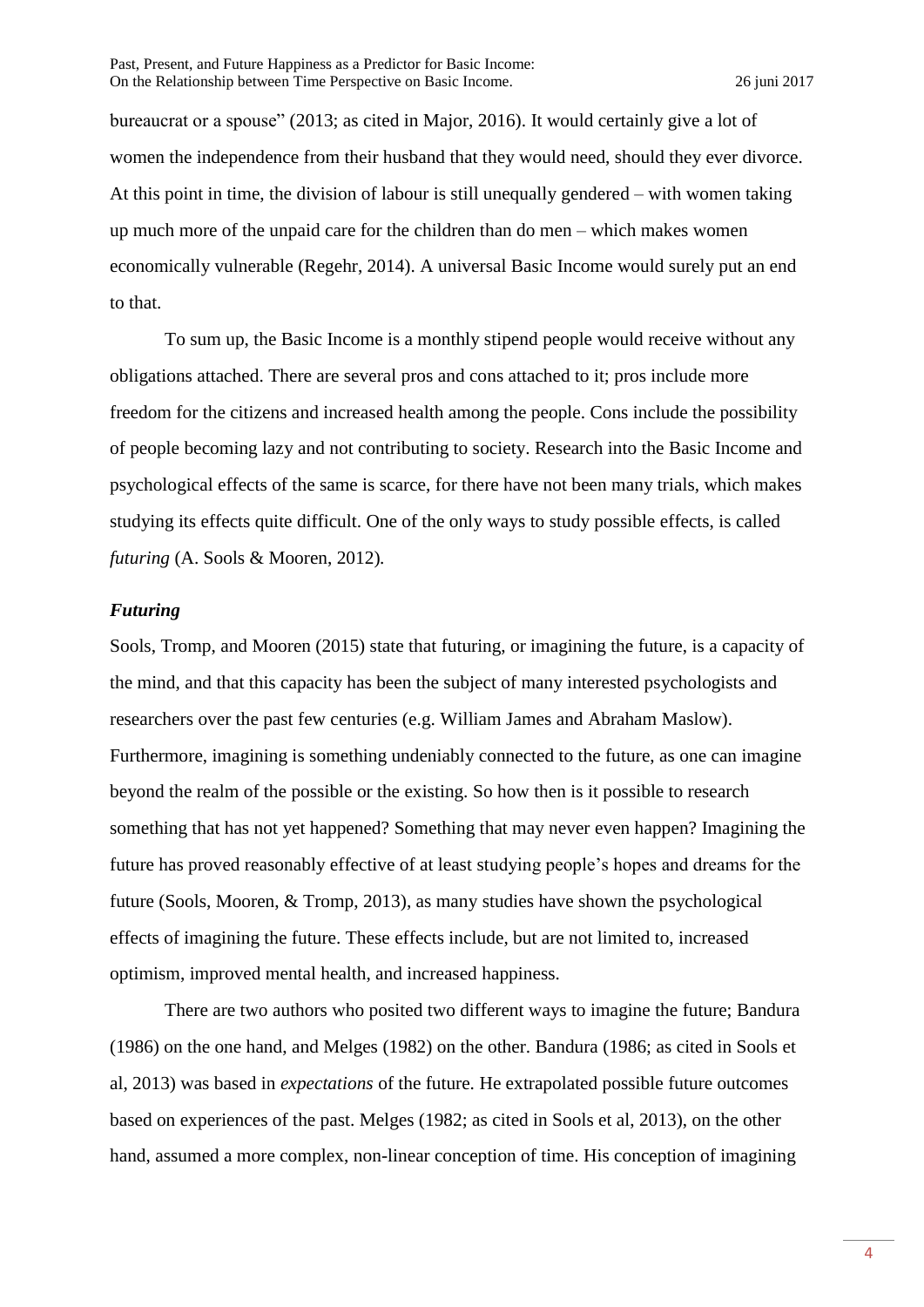the future involved emotions, because *emotions* determine the nature of people's images of the future. Hopes, dreams, and fears influence how people see their future. Melges extrapolated possible future outcomes based on experiences *and* created new possible outcomes, by *anticipating* them. The latter is a far more creative process, as it does not rely on past experiences, and creates a new sensation, behaviour, or thought. And the latter is therefore more important to the current study, as people cannot just *expect* the Basic Income from past experiences.

Futuring is a creative and handy tool for research into events that have not happened yet, and by imagining the future, researchers may be able to find some attitudes towards and psychological effects of a future event, like the Basic Income.

#### *Time Perspective*

An interesting part of research into future events, is Time Perspective. According to Webster (2011), Time Perspective is something that every individual has. It is a difference dimension, in which people are either past-, present-, or future-oriented. In this dimension, people "express attitudinal and behavioural preferences" (p. 111) for one of the three orientations. These attitudes and behaviours concern every kind of event and stimuli – including a Basic Income. In 1951, Lewin already defined Time Perspective. According to him, Time Perspective is "the totality of the individual's views of psychological future and psychological past existing at a given time" (cited in Zimbardo & Boyd, 1999, p. 1271). In this view, the past experiences and future expectations have an influence on present behaviour. Therefore, as people usually are more focussed on one or the other, Time Perspective may have some predictive value in psychological research. A way to measure people's perspective towards time has been accomplished by Zimbardo & Boyd (1999). They developed the *Zimbardo Time Perspective Inventory*, which characterizes and categorizes people according to their relation to time. When taking this Inventory, people are subcategorized into five categories. Past Negative (PN) people have a "generally negative, aversive view of the past" (p. 1274, Zimbardo & Boyd). Past Positive (PP) people have a warm and sentimental view towards the past, in contrast to PN people. People who are Present Fatalistic (PF) have a hopeless, fatalistic view towards the future and life in general, and do not think they can influence the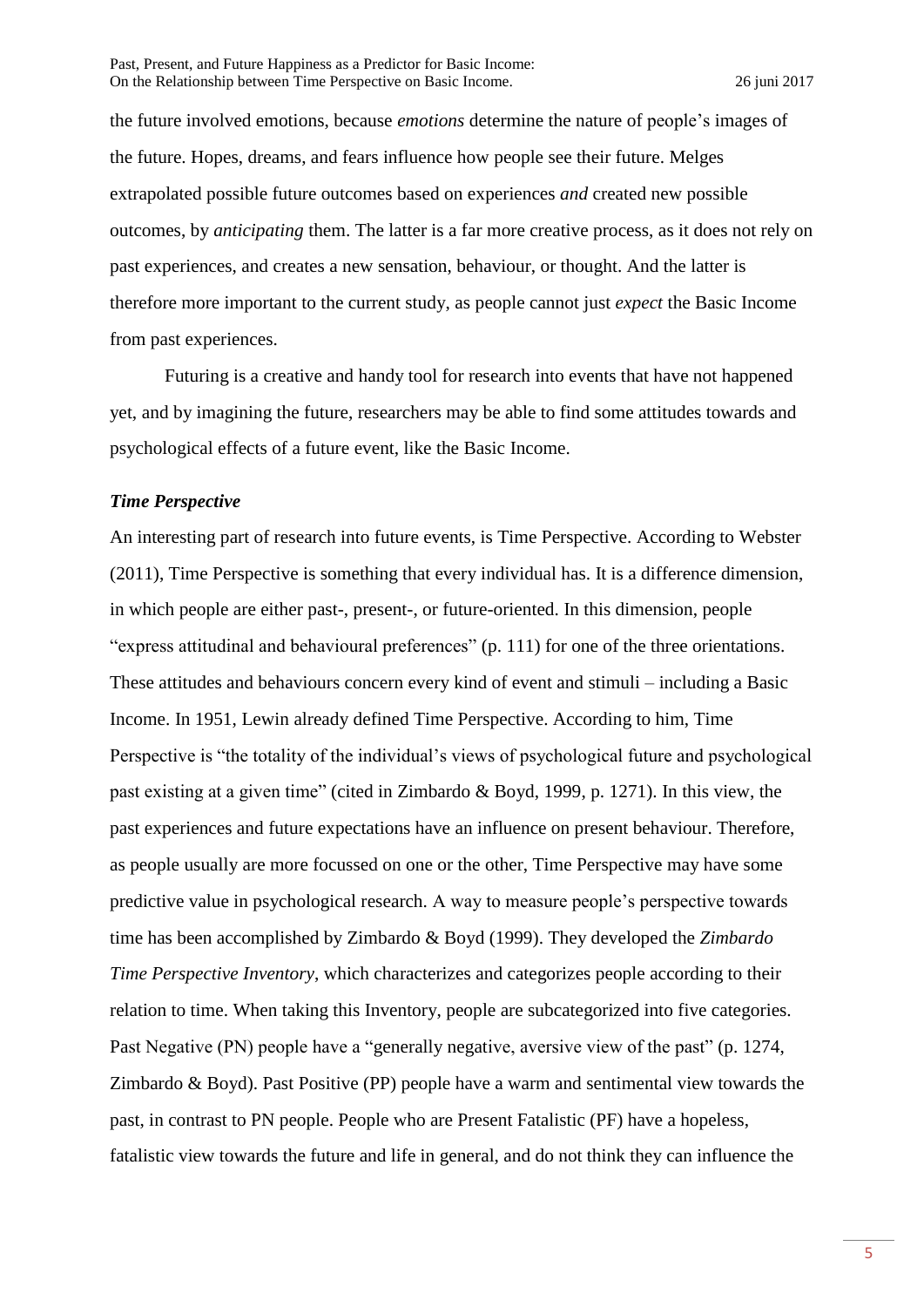course of their life. People who are Present Hedonistic (PH) are not opposed to risk-taking and have a "devil may care" attitude towards time and life itself. These people have little care for the future, and care more for "quick fixes" concerning pleasure in the present. They would rather be content in the present than think about the future. Future (F) oriented people are people who are – unsurprisingly – oriented towards the future. When oriented towards the Future, people are striving for future goals and for reward. The future time perspective has not been split into positive and negative like the past and present have. Zimbardo and Boyd do not give an explanation for this, except that a factor analysis revealed the items loaded onto five factors, not six.

In short, Time Perspective reflects people's attitudes and behaviours towards a certain time, whether that be Past, Present, or Future. The Zimbardo Time Perspective Inventory (ZTPI) is a useful questionnaire to measure this Time Perspective. For this study, it will be used to help to try and categorize attitudes towards a Basic Income.

When researching the Basic Income, it became apparent that it can be interesting to know whether Time Perspective can have any sort of association with attitudes towards a Basic Income. A question that came to mind was, for example, do Future oriented people care more for a Basic Income, because with money, they can achieve a goal? Or, are Present Hedonistic people indifferent towards the BI, because they like where they are now, and therefore do not need the money? It will be attempted to answer these questions and others during the course of this study.

#### *Goals and questions*

In conclusion, some research has been done on a Basic Income and its direct health influences (Canada, India etc.), but the psychological effects or attitudes have received very little attention, for it is difficult to study; a field study would require drastic changes in the monetary system. To be able to grant even a select group a Basic Income, governments need to be convinced of its usefulness, and as the idea is very expensive, this will not be happening any time soon. With the current study, the aim is to add to the psychological side of the Basic Income conversation. It will do so by making use of the research tool *Futuring*, where people will imagine a future with a BI. Time Perspective is a second tool that can help with research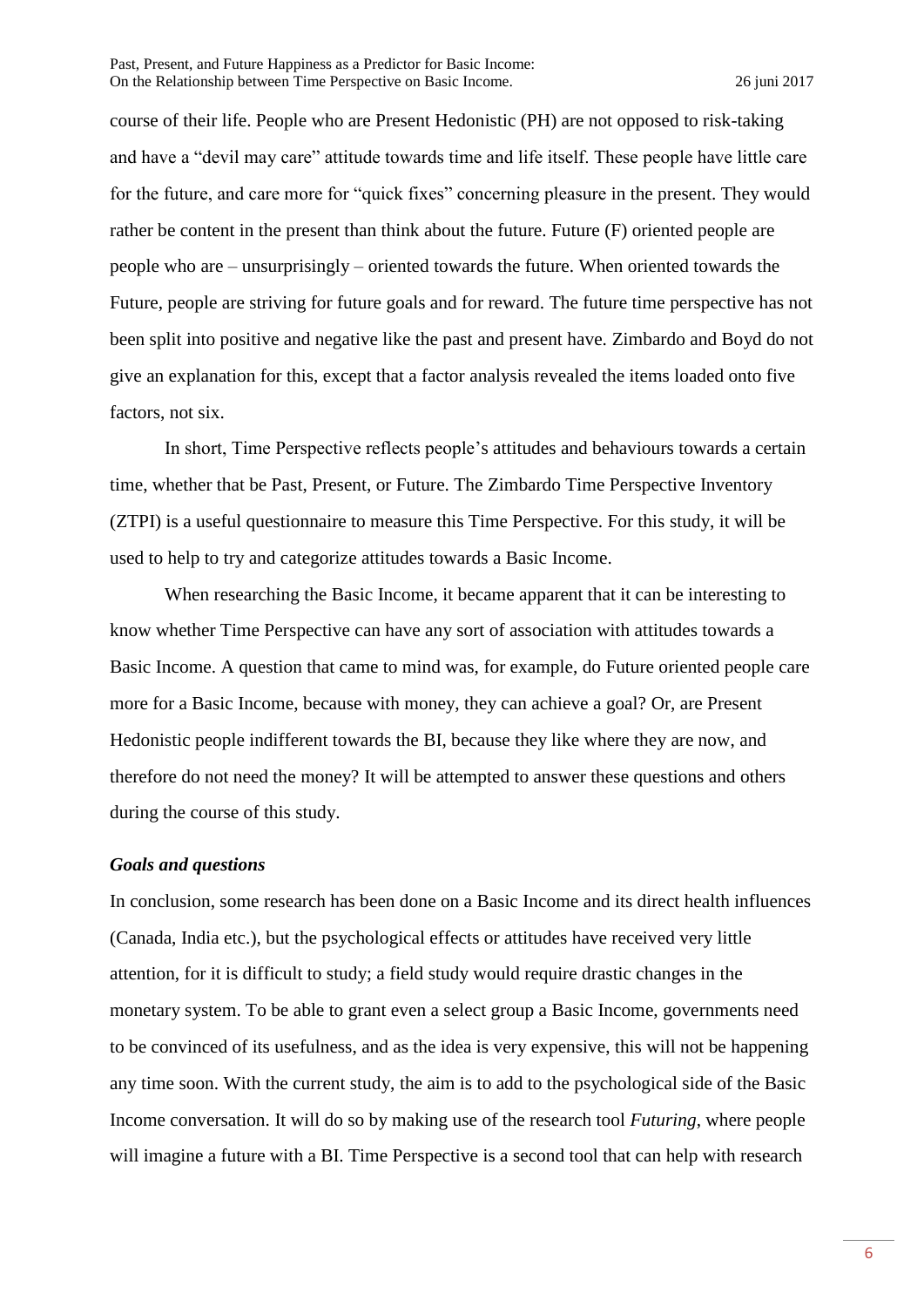into events that have not happened yet. Past, Present and Future orientations all include attitudinal and behavioural portions, which can help discover people's attitudes towards the Basic Income. This study will make use of a focus group discussion, and everything the participants discussed during them.

The two main questions of this study were: (1) *What are people's anticipated attitudes as imagined in a future with a Basic Income?* and (2) *Is there a relationship between people's Time Perspective and their attitudes?*

Several predictions can be made based on these questions.

Logically, one would say that people who are focussed on the future, have thought more about Basic Income, but they can be both negative and positive about it, depending on what they want their goals to be. Past Negative people are predicted to have a more positive view on Basic Income than Past Positive people – as PN people view the past in a negative light, and Basic Income could change this negative past into a positive future. Present Hedonistic people are predicted to have slightly less interest in Basic Income than the others, as they enjoy the present and are not very concerned with the future. Present Fatalistic, in turn, are predicted to have a more positive view of the Basic Income, as they view the present as bleak and would not mind a change towards a brighter future.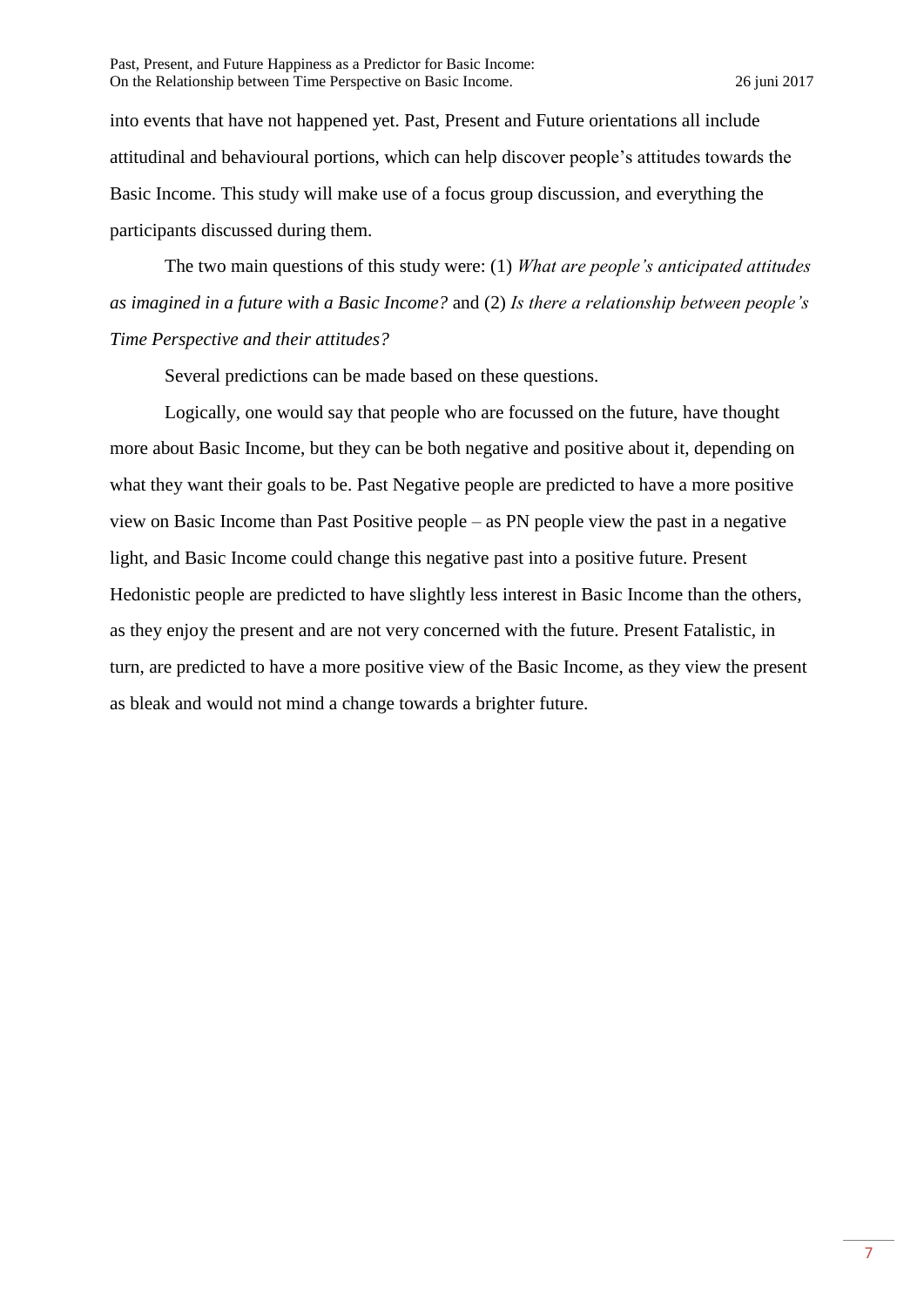#### **Method**

#### *Design*

A mix of two designs was used in this study; a qualitative one and a quantitative one. For the quantitative part, participants were asked to participate in a focus group discussion. To avoid overcrowding, the group was split in two – the somewhat older and mostly employed participants in group 1, the students in group 2. These conditions were almost completely the same in terms of coach, setting and questions asked.

Simultaneously, the participants were asked to fill out several questionnaires. A questionnaire survey design was therefore also used.

#### *Procedure*

Before any interviews could take place, permission to conduct this research was given by the Ethics Committee of the Faculty of Behavioural, Management and Social Social at the University of Twente (case no. 17103).

The participants were recruited from the researchers' direct environment. They were invited to the University of Twente Campus, where they participated in a focus group discussion led by Anneke Sools, who is experienced in leading discussion groups of this nature. Beforehand, they received an envelope with several forms they had to fill out prior to the focus group sessions.

The first group discussion took place on Monday, April  $3<sup>rd</sup> 2017$ . This group consisted of 6 working people, and one retiree. The second group discussion took place on Friday, April 7<sup>th</sup> 2017, which consisted of seven students, 6 of which were from the University of Twente. During these discussion groups, participants were first guided through a meditation by the coach, and they wrote another Letter from the Future. Afterwards, the group read their letters aloud and they discussed their experiences and ideas about the Basic Income. Following the discussion, they filled out another questionnaire.

*Setting*. On both occasions, the group discussions took place in a large room (C124) in the Cubicus building on the University of Twente campus. The room held one large oval table, at which the participants could sit so that they could see and hear everybody properly. The coach was situated at the head of the table. Snacks and drinks were made available to all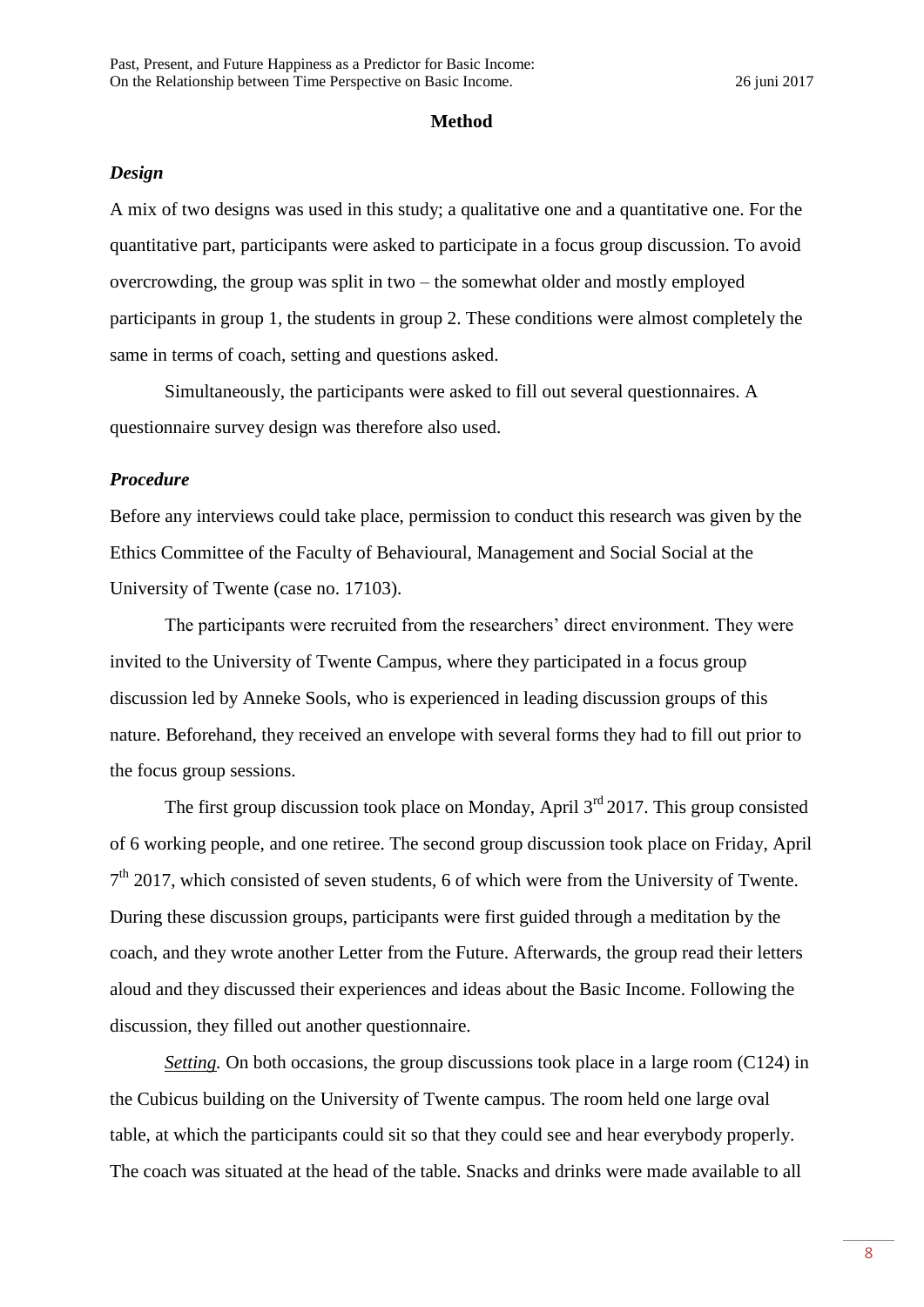participants. During the first group discussion, it became clear that the room was too hot after a while, so a door was opened, allowing for outside noises to possibly disturb the participants. To avoid any environmental biases, it was decided to hold the second group discussion in the same room despite this. Other than this snag, the room was very well equipped for the current research purposes; there was enough space and the cameras, with which the discussions were recorded, had enough of an angle to record everyone. The participants were made aware of the fact that the discussions were being recorded, and had all agreed to it by signing the Informed Consent form.

# *Participants*

The participant group consisted of 14 individuals (50% female), between the ages of 18 and 64 ( $\overline{x}$  = 34.50, SD=16.24). The participants were equally divided over the two groups. Every person was approached personally by one of the six researchers, and thus came from the researchers' own environment. The participants, therefore, formed a convenience sample. The only restriction was that the participants be legally adults (18 years or older), as Basic Income is most likely for adults only. The researchers tried to find people who differed in background, education, and age. The age criteria was quite evenly divided; almost every age group had a representative. However, the background and education criteria were more difficult to fulfil. Almost all participants were University schooled, or still studying at HBO level or higher, and almost all participants were white and Dutch or German.

To gain insight into these demographics, a descriptive statistics analysis was conducted on gender, age, nationality, and education. The results are shown in Table 1.

| <b>Table 1.</b> Socio-demographic variables |               |  |  |  |  |  |  |
|---------------------------------------------|---------------|--|--|--|--|--|--|
| Gender, n (%), female                       | 7(50)         |  |  |  |  |  |  |
| Age, mean (SD), years                       | 34.50 (16.24) |  |  |  |  |  |  |
| Completed education, $n$ $(\%)$             |               |  |  |  |  |  |  |
| <b>VWO</b>                                  | 5(35.7)       |  |  |  |  |  |  |
| <b>MBO</b>                                  | 1(7.1)        |  |  |  |  |  |  |
| <b>HBO</b>                                  | 6(42.9)       |  |  |  |  |  |  |
| Missing                                     | 2(14.3)       |  |  |  |  |  |  |
| Current education, $n$ $(\% )$              |               |  |  |  |  |  |  |
| University                                  | 6 (42.9)      |  |  |  |  |  |  |
| Not currently studying                      | 6(42.9)       |  |  |  |  |  |  |
| Missing                                     | 2(14.3)       |  |  |  |  |  |  |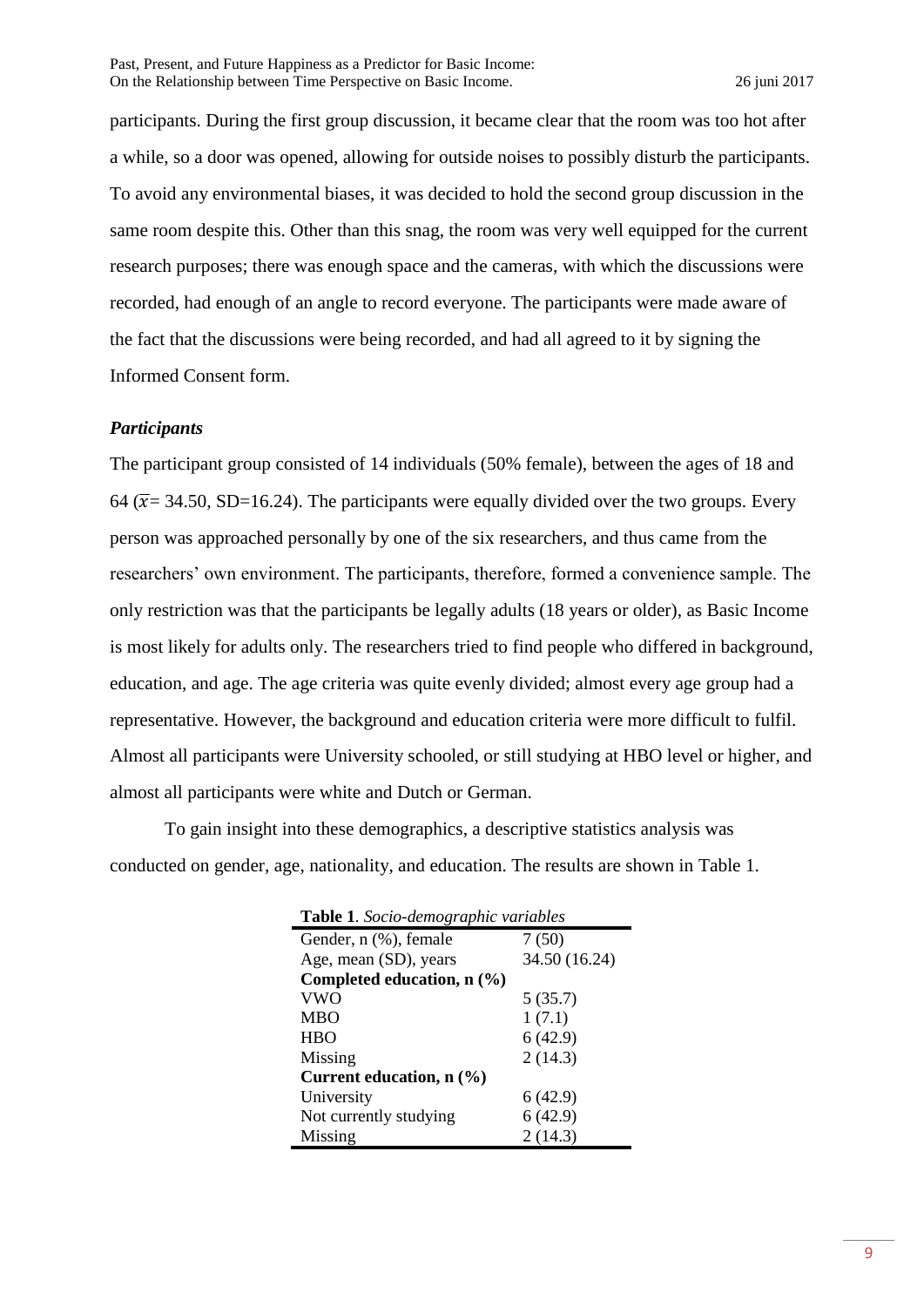#### *Materials*

Before the actual group discussion took place, all the participants received an envelope with several forms that they were asked to fill in. This package contained (1) an Informed Consent form for them to sign, (2) a demographics survey, asking for age, gender, educational level, and income, (3) a well-being questionnaire (Mental Health Continuum-Short Form (MHCSF), and (4) a blank Letter From The Future with instructions, on which they could write their own Letter From The Future where they imagined a future *without* Basic Income.

*Letters from the Future.* Letters from the Future are not a new concept. They have been used before in a study by Sools et al. (2013). The letters come from the Lifestory lab at the University of Twente. For the participants, this study used almost identical instructions to the original Letter instructions, with one notable difference. Whereas the original letter (as used by Sools et al.) gave the freedom to imagine any future the participants wanted, the first Letter should be written about a future *without* a Basic Income, and the second letter – written during the focus group discussions – should be written specifically *with* a Basic Income in mind.

Both the MHCSF and the Letters from the Future were not used for this study, as they were for one of the other researchers. It was decided not to use the Letters from the Future to focus purely on what the participants said in the company of others and in response to the others and after being led through the meditation by the coach.

During the group discussion, the coach first guided the participants through a meditation, during which the participants were free to imagine any future where they had a Basic Income. In that spirit, the participants were asked to write the second Letter From The Future, this time *with* a Basic Income.

*ZTPI*. To examine the participants' Time Perspective, the Zimbardo Time Perspective Inventory (ZTPI) (Zimbardo & Boyd, 1999) was used. The questionnaire consisted of 56 items, which are divided over 5 sub-scales; Past Negative, Past Positive, Present Fatalistic, Present Hedonistic and Future. Zimbardo and Boyd themselves conducted a confirmatory factor analysis on the constructs, using a sample of 361 San Francisco state University students. They found that all the items had a significant relationship with the expected factor (Zimbardo & Boyd, 1999). They found that item 9 and item 30 were the only two items who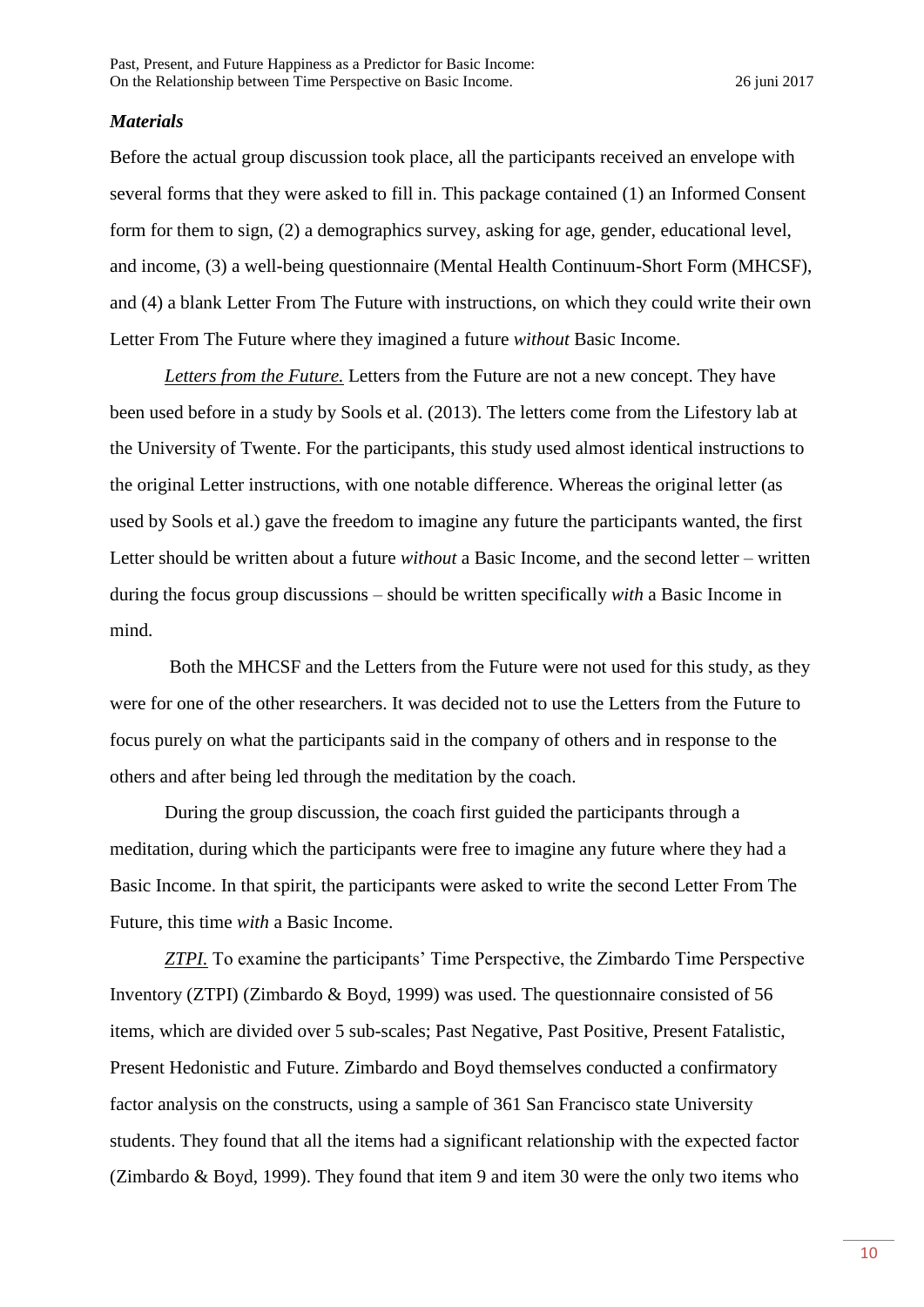had a standardized loading below .30. These were -.26 and .29 respectively. The rest of their results can be found in table 2.

| $\circ$<br><b>Sub-scales</b>  | Cronbrach's<br><b>Alpha</b> | <b>Current</b><br>Cronbach's<br><b>Alpha</b> | <b>Eigenvalue</b> | $%$ of<br>variance<br>explaine<br>d | N  | $\overline{x}$ | <b>SD</b> |
|-------------------------------|-----------------------------|----------------------------------------------|-------------------|-------------------------------------|----|----------------|-----------|
| Past-Negative                 | .82                         | .79                                          | 6.86              | 12.3                                | 10 | 2.98           | .72       |
| Past-Positive                 | .80                         | .80                                          | 2.50              | 4.5                                 | 9  | 3.71           | .64       |
| Present-Fatalistic            | .79                         | $-.52$                                       | 5.01              | 8.9                                 | 15 | 3.44           | .51       |
| Present-<br><i>Hedonistic</i> | .74                         | .67                                          | 2.21              | 3.9                                 | 9  | 2.37           | .60       |
| <i>Future</i>                 | .77                         | .74                                          | 3.54              | 6.3                                 | 13 | 3.47           | .54       |

**Table 2.** *Zimbardo & Boyd's* (1999) *confirmatory analysis results of the respective sub-scales, including current study's Cronbach's Alpha*

## *Analysis*

First, a descriptive statistics analysis was performed on the variables age, gender, and education to gain insight into the participants, using IBM SPSS Statistics 22 (IBM, 2013). Afterwards, several ZTPI items were recoded into their reverse. Following this, the five subscales Past Negative, Past Positive, Present Hedonistic, Present Fatalistic and Future were calculated for every participant. Then, the interviews were transcribed *verbatim*, and using Atlas.ti, they were coded into a code scheme. This was then repeated by a second researcher. Both the scores per sub-scale and the coded interviews were used to answer the research question.

*ZTPI*. After entering all the filled out questionnaires into SPSS, several items had to be reversed: items 9 (*"Ik maak me geen zorgen als dingen niet op tijd gebeuren"*), 24 (*"Ik neem de dag zoals die komt, in plaats van die te plannen"*), 25 (*"Het verleden heeft te veel onplezierige herinneringen waaraan ik liever niet denk"*), 41 (*"Ik merk dat ik afhaak wanneer familieleden praten over hoe de dingen vroeger waren"*), and 56 (*"Er is altijd tijd om mijn werk alsnog af te krijgen"*). This meant that when a participant answered '1' (*"helemaal mee oneens"*), it became '5' (*"helemaal mee eens"*) and vice versa. '2' (*"mee oneens"*) became '4' (*"mee eens"*), and only '3' (*"neutral"*) remained the same.

After the recoding, the five separate sub-scales were computed. These consisted of the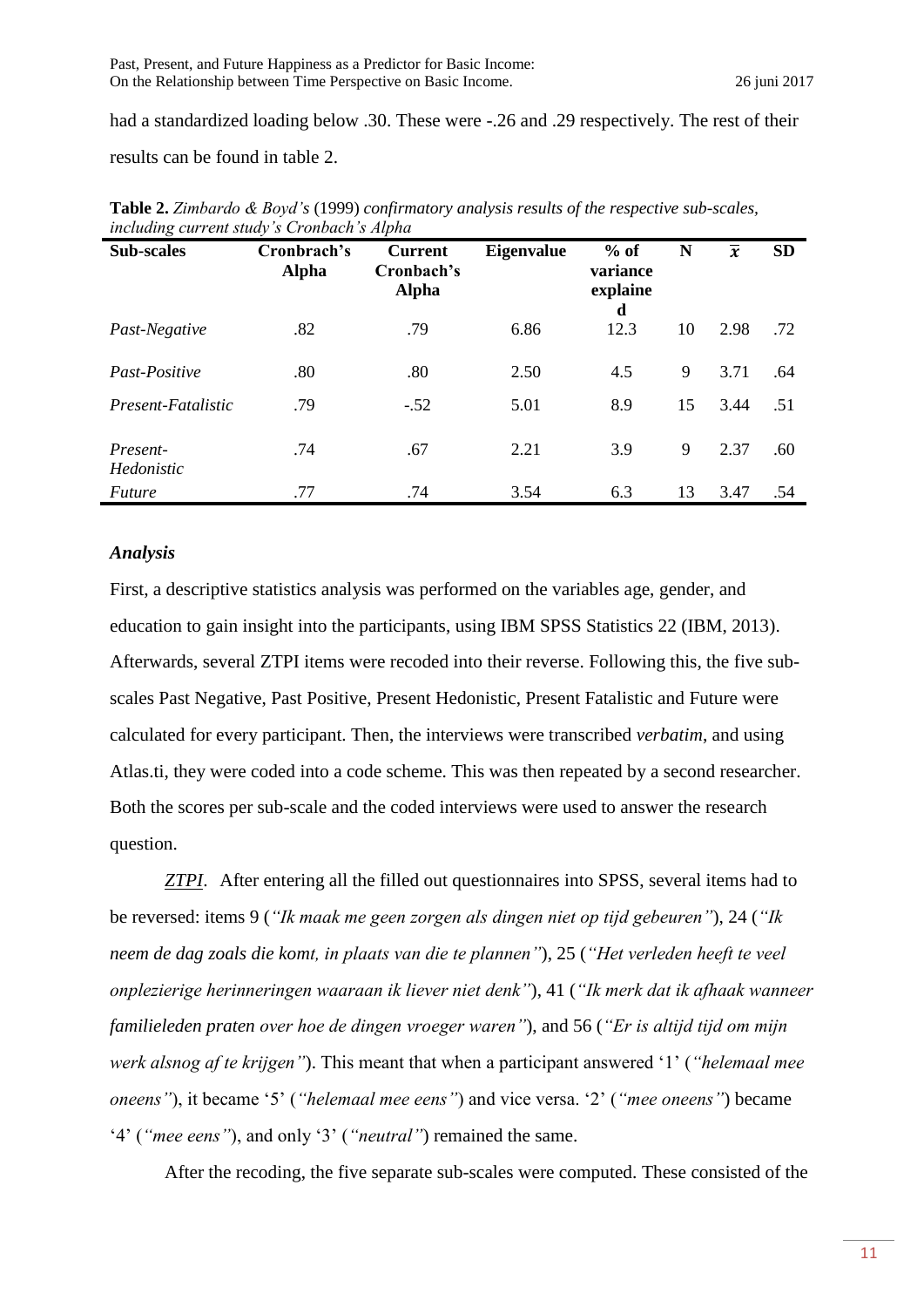mean scores of every item belonging to that sub-scale. For the sub-scale Past Negative, items 4, 5, 16, 22, 27, 33, 34, 36, 50, and 54 were added up and divided by 10. To the Past Positive sub-scale, the items 2, 7, 11, 15, 20, 25 (reverse coded), 29, 41 (reverse coded), and 49 belonged, and their sum was divided by 8. For the Present Fatalistic variable, the items 3, 14, 35, 37, 38, 39, 47, 52, and 53 were added up and divided by 9. For the sub-scale Present Hedonistic, items 1, 8, 12, 17, 19, 23, 26, 28, 31, 32, 42, 44, 46, 48, and 55 were added up and divided by 15. And finally, items 6, 9 (reverse coded), 10, 13, 18, 21, 24 (reverse coded), 30, 40, 43, 45, 51, and 56 (reverse coded) were added up and divided by 13 for the Future subscale. ("The Zimbardo Time Perspective Inventory (ZTPI) Psychometrics and Scoring Key," n.d.). Every participant received a score on all the subscales based on their answers, and the Time Perspective on which they scored the highest, was assigned as their personal Time Perspective.

For every sub-scale, a cut-off point was devised. In SPSS, the medians were computed for every subscale, and these respective medians were used as cut-off points. The cut-off point for the Past Negative was 2.45. For Past Positive, this was 3.76. For Present Fatalistic, the cutoff point was 2.78. For Present Hedonistic, the cut-off was at 3.33. And finally, for the Future sub-scale, it was 3.38. Anyone scoring higher than these cut-off points, were considered to be high scorers.

*Focus group discussions*. After transcribing the discussion parts of the focus group meetings, they were carefully read and a code schema was put together, using Atlas.ti 8.0 (1999). This schema consisted of several important themes discussed during the two sessions, and after coding the transcriptions of both meetings, 6 main themes were found over all. These codes were mainly created in a bottom-up way, with the codes being created during the reading of the interviews. However, some themes were consistent with the variables of Time Perspective (PN, PP, PF, PH & F). Therefore, these were used as well. However, during the coding it became clear that it was very difficult to find statements in the interviews that actually matched most of the sub-scales. Only the 'Future'-theme reoccurred often enough to have something significant to say.

As the research question mainly concerns people's attitudes towards a Basic Income, that is what was focussed on during the coding of the discussions. This included positive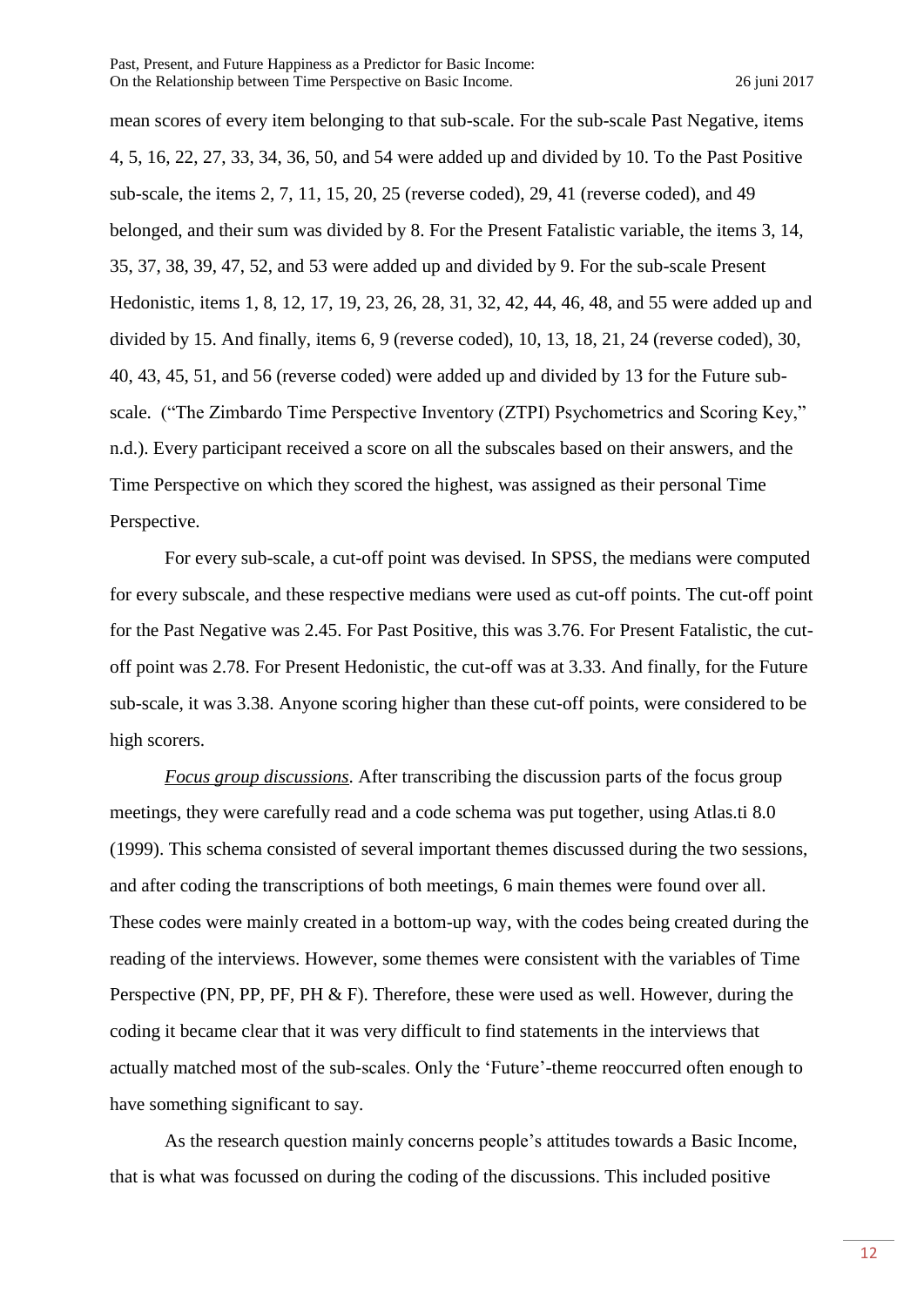attitudes, negative attitudes, and sceptical attitudes towards the Basic Income. It also included people's attitudes towards the future with that Basic Income, and even the attitudes towards how it is in the present, without the BI. All the relevant codes – those that appeared 3 times or more – and short explanations of them, are shown in Table 3.

To increase the reliability, a second, independent researcher was brought in to code the transcribed interviews as well. Overall, the codes matched, but they deviated in a few places. The following statement "*Dan zouden de plannen die we dan hebben, met zo'n huis, om zo'n huis te kopen, om daar gewoon wat vaker heen te gaan, dat zou wel wat relaxter dan zijn… als er een basisinkomen zou zijn*", for example, was coded by the first researcher as Basic-Income Positive, but by the second research as Future. After a short discussion, the researchers agreed to code it under Basic-Income Positive. Other codes that sometimes overlapped between the two researchers were Future and Freedom to do Other Things. This problem was encountered by the first researcher as well, and had been resolved by making Freedom to do Other Things a sub-code. After discussing the problem, the second researcher agreed that this was the best option to resolve the issue.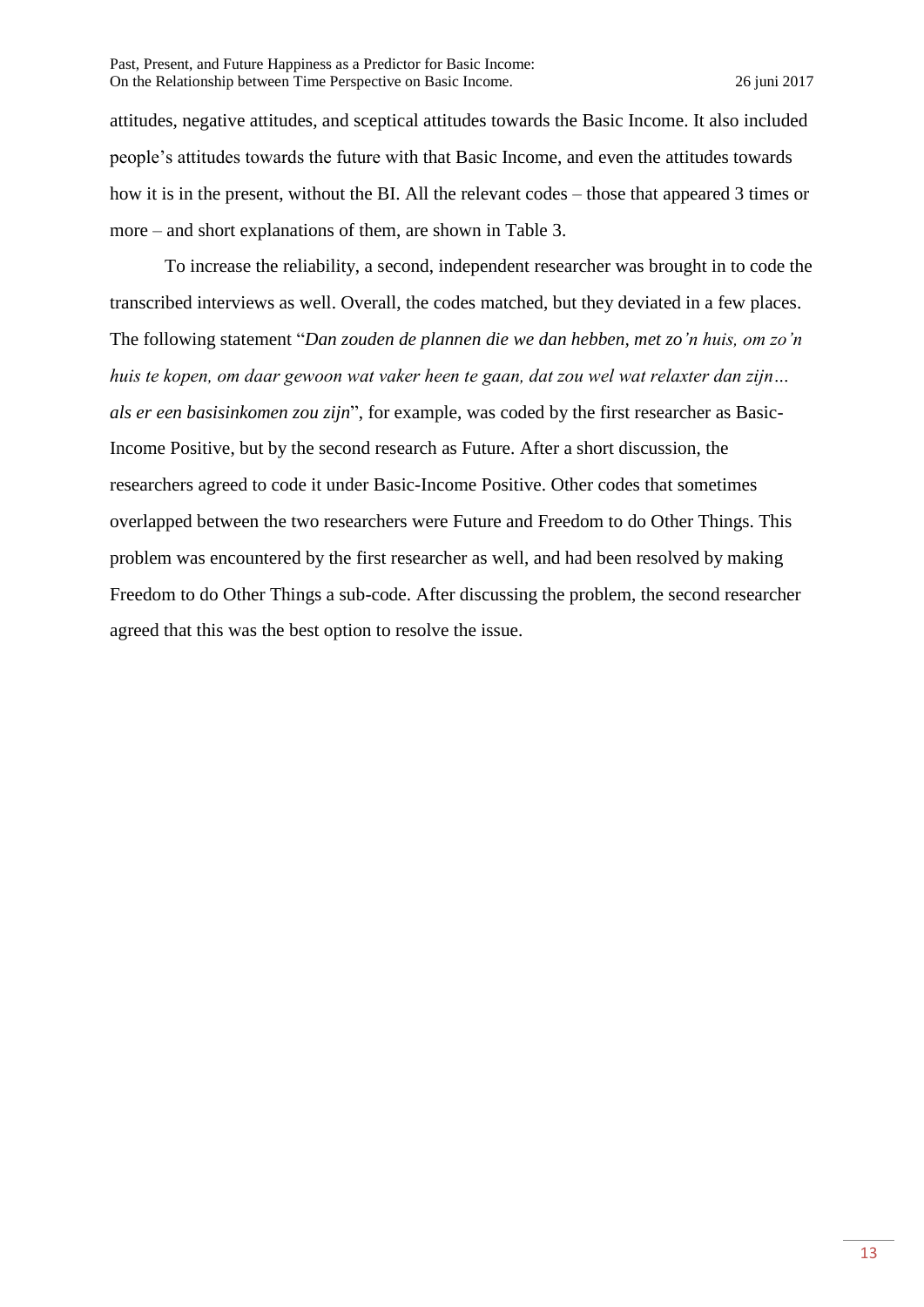Past, Present, and Future Happiness as a Predictor for Basic Income: On the Relationship between Time Perspective on Basic Income. 26 juni 2017

| <b>Tabel 3.</b> Codes and their meanings                           |                                      |                                                                                                                              |                                                                                                                                                                                                                                                                         |  |  |  |
|--------------------------------------------------------------------|--------------------------------------|------------------------------------------------------------------------------------------------------------------------------|-------------------------------------------------------------------------------------------------------------------------------------------------------------------------------------------------------------------------------------------------------------------------|--|--|--|
| $\overline{1}^{st}$ level Codes<br><b>Basic-Income</b><br>Positive | 2 <sup>nd</sup> level Codes          | <b>Meaning</b><br>Positive statements about<br>the basic income                                                              | <b>Example Quote</b><br>"Ik denk dat het<br>basisinkomen echt wat<br>kan bieden voor iemand."                                                                                                                                                                           |  |  |  |
| Basic-Income<br>Negative                                           |                                      | Sceptical or negative<br>statements about the basic<br>income                                                                | "Ik denk dat op het<br>moment dat je die duizend<br>euro iedere maand krijgt,<br>in mijn geval, dat je dan<br>echt zoiets hebt van 'oh ik<br>heb heel veel geld, ik kan<br>heel veel uitgeven' en dat<br>je dan ook teveel gaat<br>uitgeven omdat je niet<br>uitkijkt." |  |  |  |
| Basic-Income<br>Conditional                                        |                                      | When someone is positive.<br>about the BI, but wants<br>certain conditions to be set<br>for who deserves to<br>receive a BI. | "Mensen die een<br>basisinkomen zouden<br>willen hebben of een<br>gedeelte daarvan, die<br>zouden dan positief<br>moeten bijdragen aan de<br>maatschappij en niet dan<br>24 uur per dag achter de<br>computer zitten en<br>computer spelletjes<br>spelen."              |  |  |  |
| Future                                                             | General                              | Statements about the<br>future, i.e. what to do with<br>the BI, how the future<br>looks without the BI.                      | "Ik denk dat dan het<br>teruggeven aan de<br>maatschappij en<br>vrijvilligerswerk Dan<br>denk ik dat in ieder geval<br>dat deel in de toekomst<br>goed komt."                                                                                                           |  |  |  |
|                                                                    | Freedom to Do Other<br><b>Things</b> | Statements about the<br>ability that the BI provides<br>to do other things than<br>work.                                     | "Ik zou dan ook minder<br>gaan werken en de dingen<br>waar ik, die mijn hart<br>hebben, waar mijn hart<br>ligt, zou ik dan gaan<br>oppakken in de zin van<br>vrijwilligers werk, dat zou<br>me wel aanspreken."                                                         |  |  |  |
| <b>Stress Relief</b>                                               |                                      | Statements about the<br>amount of pressure<br>experienced                                                                    | "Wat mij nog opviel was<br>dat eigenlijk iedereen<br>heeft geschreven dat zij<br>zich minder zorgen maken<br>in het leven."                                                                                                                                             |  |  |  |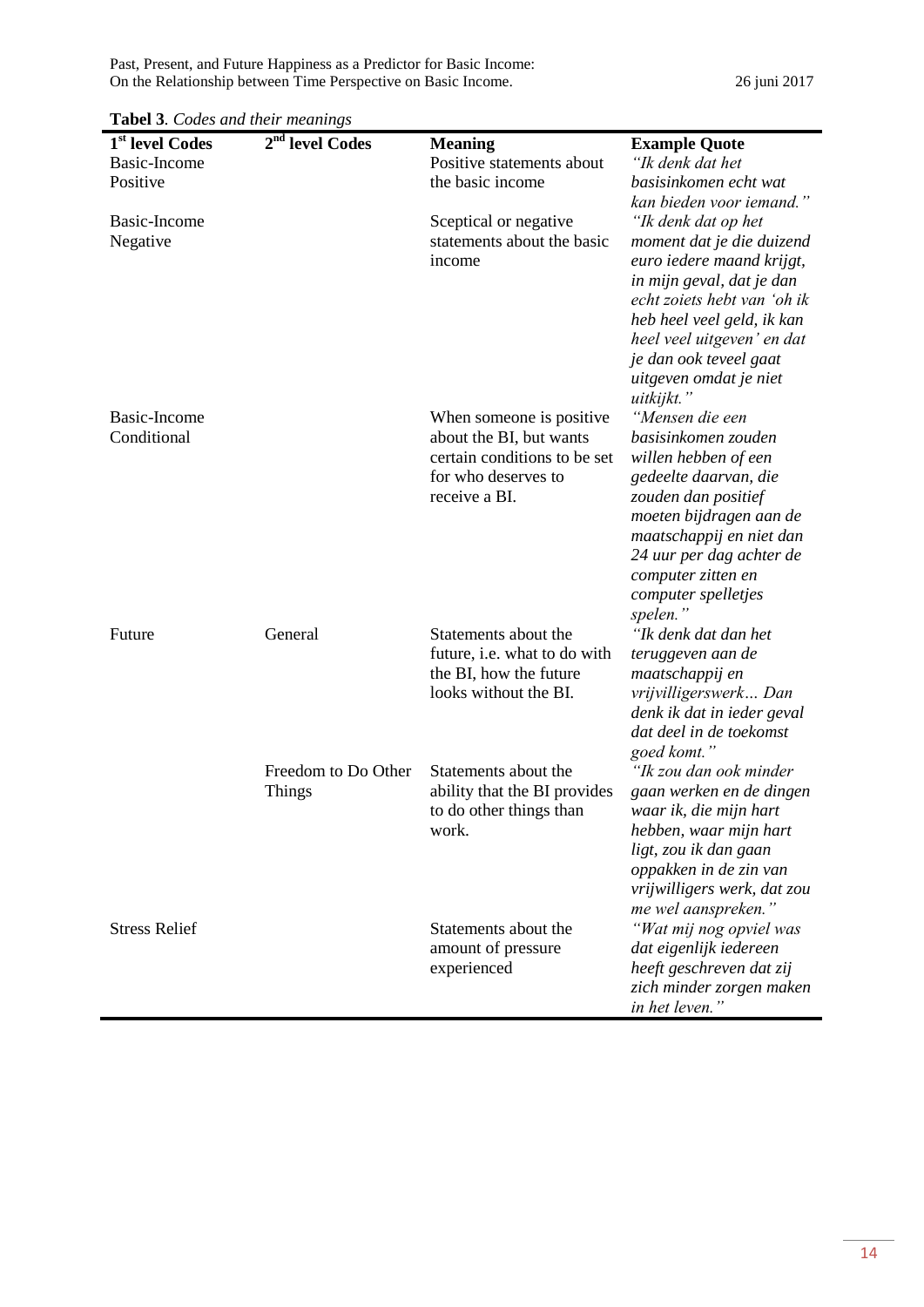# **Results**

To gain insight into the general Time Perspective of the participants, a descriptive statistics analysis was conducted on the Time Perspective scores. The results are shown in Table 4.

| Table 4. Time Perspective Data, |           |  |  |
|---------------------------------|-----------|--|--|
| mean(SD)                        |           |  |  |
| <b>Sub-scales</b>               |           |  |  |
| Past-Negative                   | 2.55(.64) |  |  |
| Past-Positive                   | 3.56(.73) |  |  |
| Present-Fatalistic              | 2.73(.30) |  |  |
| Present-Hedonistic              | 3.33(.44) |  |  |
| Future                          | 3.29(.52) |  |  |

Except for the Present Fatalistic sub-scale, all the means fell only slightly beneath the means found by Zimbardo and Boyd (1999). The PF sub-scale fell slightly above the mean found by Zimbardo and Boyd, which would suggest a more Present Fatalistic subject pool in the current study than the

one used in their study.

# *Attitudes towards the Basic Income*

To understand what the participants were saying and in search for an answer to the first research question, the codes are explained further below. Afterwards, the statements will be looked at through a Time Perspective lens. Appendix A contains a table with all demographic data available about the participants.

# *Basic-Income Positive*

The respondents were overall very positive about the idea of a Basic Income. They were especially positive about the changes a Basic Income can bring about in their lives.

*[With a Basic Income] "Nou dan zou dat wel een mogelijkheid zijn om je een beetje meer om je omheen te kunnen kijken, oh daar heb ik misschien meer zin in, oh daar moet ik misschien iets anders gaan doen." (12)*

Many of the other respondents also spoke of this broadening of options when money was no longer a worry (more on this later).

*"Natuurlijk heb je minder geldzorgen, en je kunt wat makkelijker overleven en dat is absoluut belangrijk." (27)*

Part of this code also was the positive influence the Basic Income could have first on the individual's life, but also on the lives of his descendants. With a Basic Income, it was said, people could make a positive choice that would secure a happy, good future, which in turn would positively influence the futures of their families and children (15).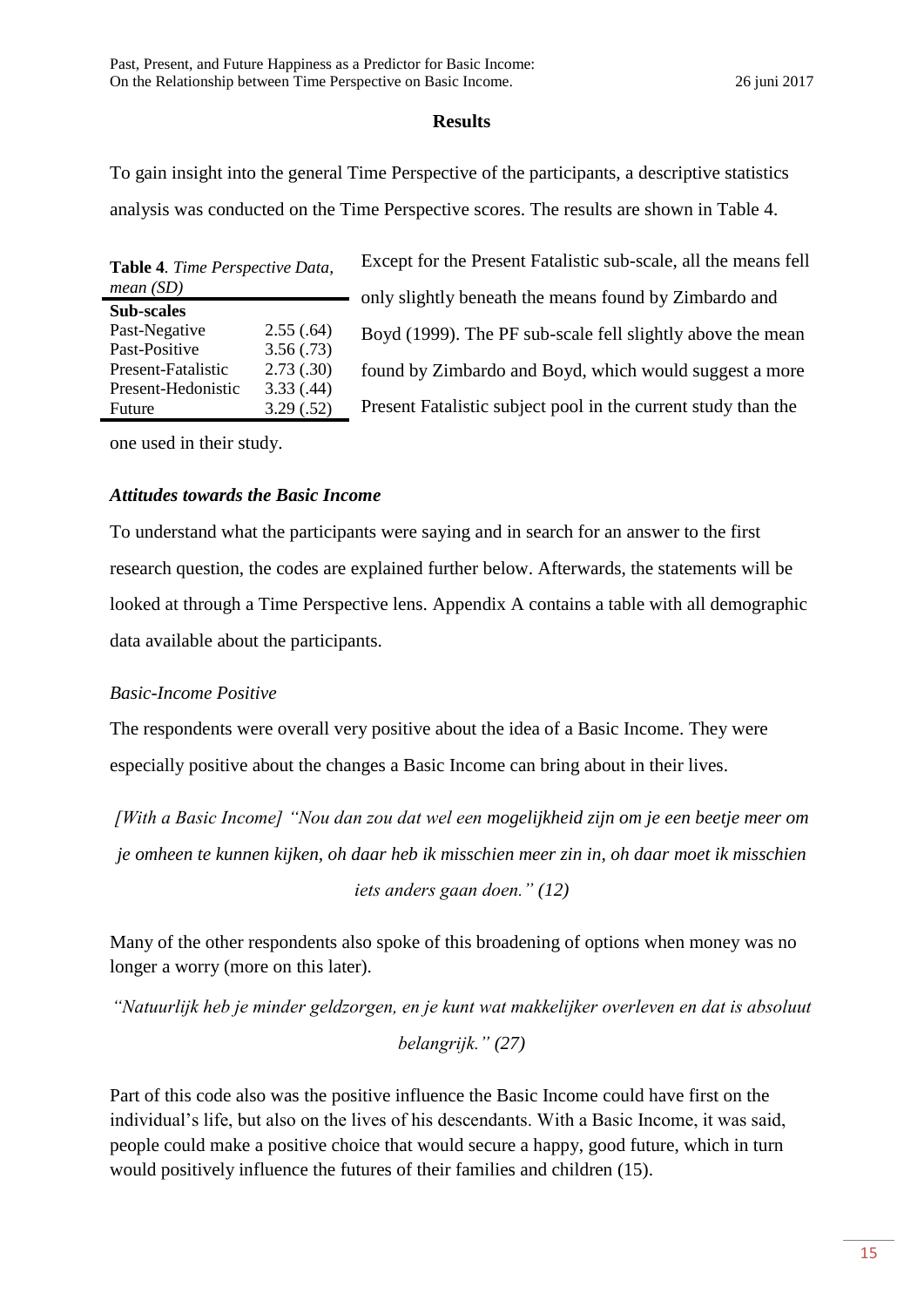In sum, people who were positive about the Basic Income usually spoke of the positive changes it would bring about in all areas of their lives.

# *Basic-Income Conditional*

However, most of the people who were positive about the Basic Income, also thought there should be some conditions to who could receive such a grant. To them, not everybody deserves it. The opinions varied on *what* those conditions were.

To participant #15, it is people who wanted to counter climate change who should be the first that receive a Basic Income. They can then use this money to actually affect change. Another participant spoke of people who did nothing all day,

*"…mensen die een basisinkomen zouden willen hebben of een gedeelte daarvan, die zouden dan positief willen* [moeten] *bijdragen aan de maatschappij en niet dan 24 uur per dag achter de computer zitten en computer spelletjes spelen" (11)*

Those who receive a Basic Income should *do* something with it, not sit around all day doing nothing.

# *Basic-Income Negative*

Some participants wondered whether or not they would be able to appreciate a Basic Income on the long term – students receive Student Financing in the Netherlands, and after a while, it becomes a 'normal' thing, no longer a special grant. Some also suggested that, with a Basic Income, they would lose valuable experience in the work fields, as it would not be necessary to do as many jobs as it is now;

*"'En als ik dan denk 'oké' ja als ik dan zo'n basisinkomen heb en dan niet moet werken, ja dan heb ik ook die ervaring niet.' (23) […] 'Ja, een soort verlieservaring' (Coach) 'Ja'.(23)"*

One of the participants summarized the point when he said,

*[when receiving a Basic Income every month] "dan weet je het ook niet meer te waarderen, en dan is het essentieel qua gevoel minder belangrijk" (27)*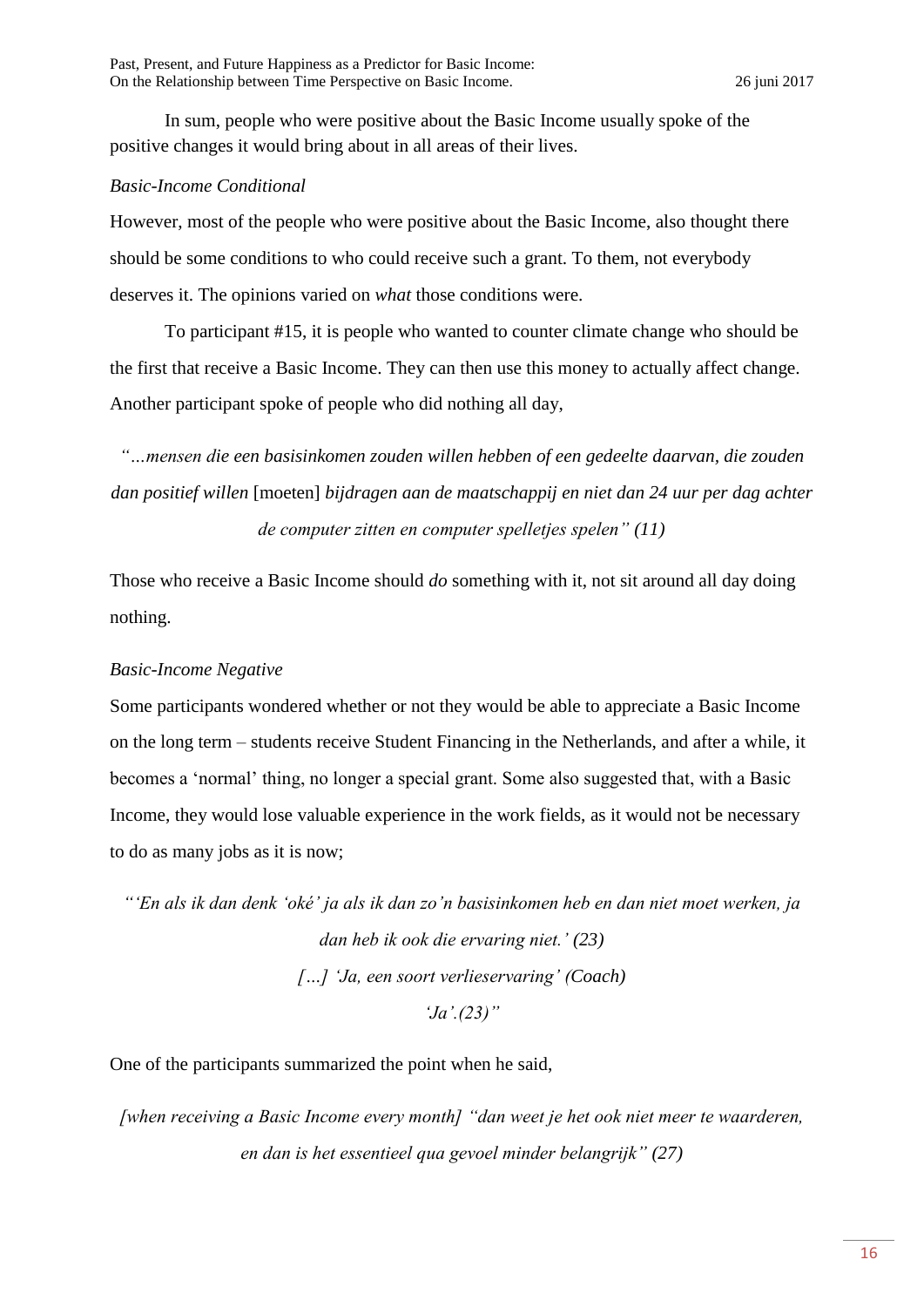In general, people were more positive than negative of the Basic Income. People often were sceptical – they saw a great many problems that could arise with a Basic Income, but almost no one was vehemently against the concept.

## *Future*

With a Basic Income, it would enable people to implement their plans for the future with more ease;

# *"Als ik nou dat basisinkomen zou hebben, dan zouden de plannen die we dan hebben, met zo'n huis, om zo'n huis te kopen." (12)*

Another participant (25) became a little emotional when she said *"kon het maar!"* about having a little more money and implement her future dreams. In her situation, this is very understandable. She and her family have a lot of money problems, and she has to work really hard just to be able to buy herself a new pair of trousers when she needs it.

All in all, people expressed a positive view of the future with a Basic Income. There were, of course, some doubts and questions that worry everyone because those could only be answered by a real implementation of the Basic Income, but overall people were enthusiastic. These worries and questions were addressed under the Basic Income Negative and Basic Income Conditional headers.

*Freedom to do other things*. During the discussion, it soon became clear that people felt they could do other, more enjoyable things with their time if they were to receive a monthly Basic Income. This can be both judged as a Basic Income Positive sub-code, and a Future sub-code. Because most people were talking about what they would do with it in the future, it was decided to make it a sub-code of the Future code.

Whereas many of the opponents to the BI idea will say that most people would just sit back and do nothing all day, that is not what the participants planned to do with their time.

*"Ik zou dan ook minder gaan werken en de dingen waar ik, die mijn hart hebben, waar mijn hart ligt, zou ik dan gaan oppakken in de zin van vrijwilligers werk, dat zou me wel aanspreken."(13)*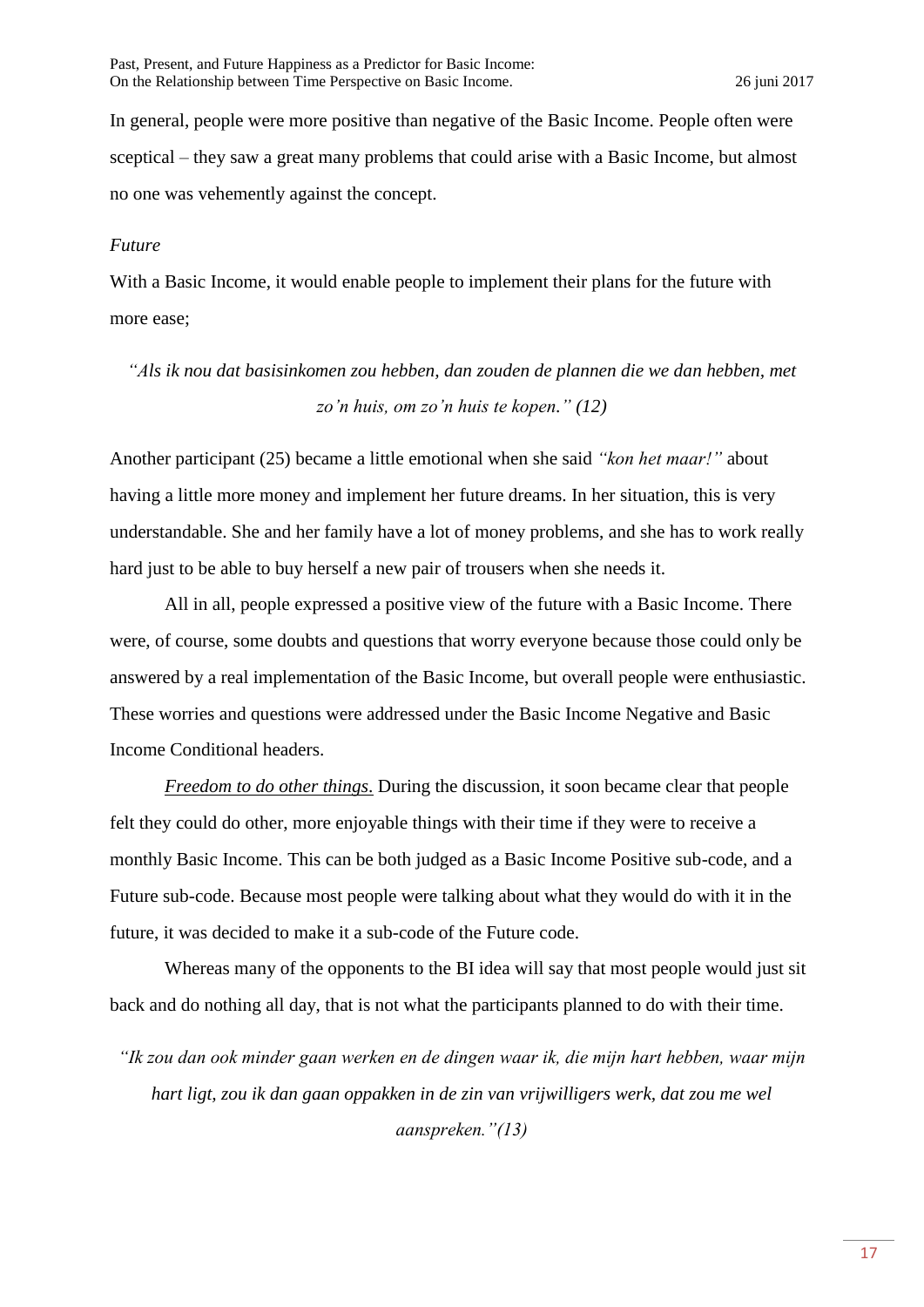Many others said, too, that they wanted to do some volunteers work instead of having to work hard to maintain themselves and their families (*"Ja, ik denk dat dan het teruggeven aan de maatschappij en vrijvilligerswerk."(26)*). The participants really saw their options expanding if they were ever to receive a BI, and reminisced about the freedom it would bring:

*"Ik zou daar op zich wel blij mee zijn. Het hoeft niet voor mij doorgevoerd worden, maar wat ik zeg, dat ik dan wel iets meer vrijheid heb en ik dan misschien drie maandjes kan laten*  vallen. Gewoon iets meer mijn tijd meer kan indelen zoals ik in mijn brief zeg met het *toekomstplan dat ik had tien jaar geleden bijna. Dus, ja dat ik in ieder geval iets meer kan investeren in de plannen die ik zelf heb en niet de plannen die de hele wereld voor mij heeft."* 

*(16)*

It gave the participants an option to do things they would not normally be able to do. They would be able to do something that would actually make them happy, instead of something that would give them enough money to survive (22).

A Basic Income, in short, would provide people with the freedom to do things they enjoy, which would make them happy, instead of doing something they may not enjoy.

## *Stress Relief*

Especially the student participants wrote and spoke about a relieve of pressure or stress. While money is not everything, according to them, it *is* helpful to be able to live a comfortable life in the current economy. In the words of participant #26: *"Los van het feit dat ik geloof in de uitspraak 'geld maakt niet gelukkig', geloof ik wel dat het comfortabeler is om iets meer geld te hebben"*. Not worrying about money causes less stress.

*"Wat mij nog opviel was dat eigenlijk iedereen heeft geschreven dat zij zich minder zorgen maken in het leven." (21)*

The student group touched the stress-subject a lot, and not only their own money problems and stress was addressed, but they also thought of other groups of people: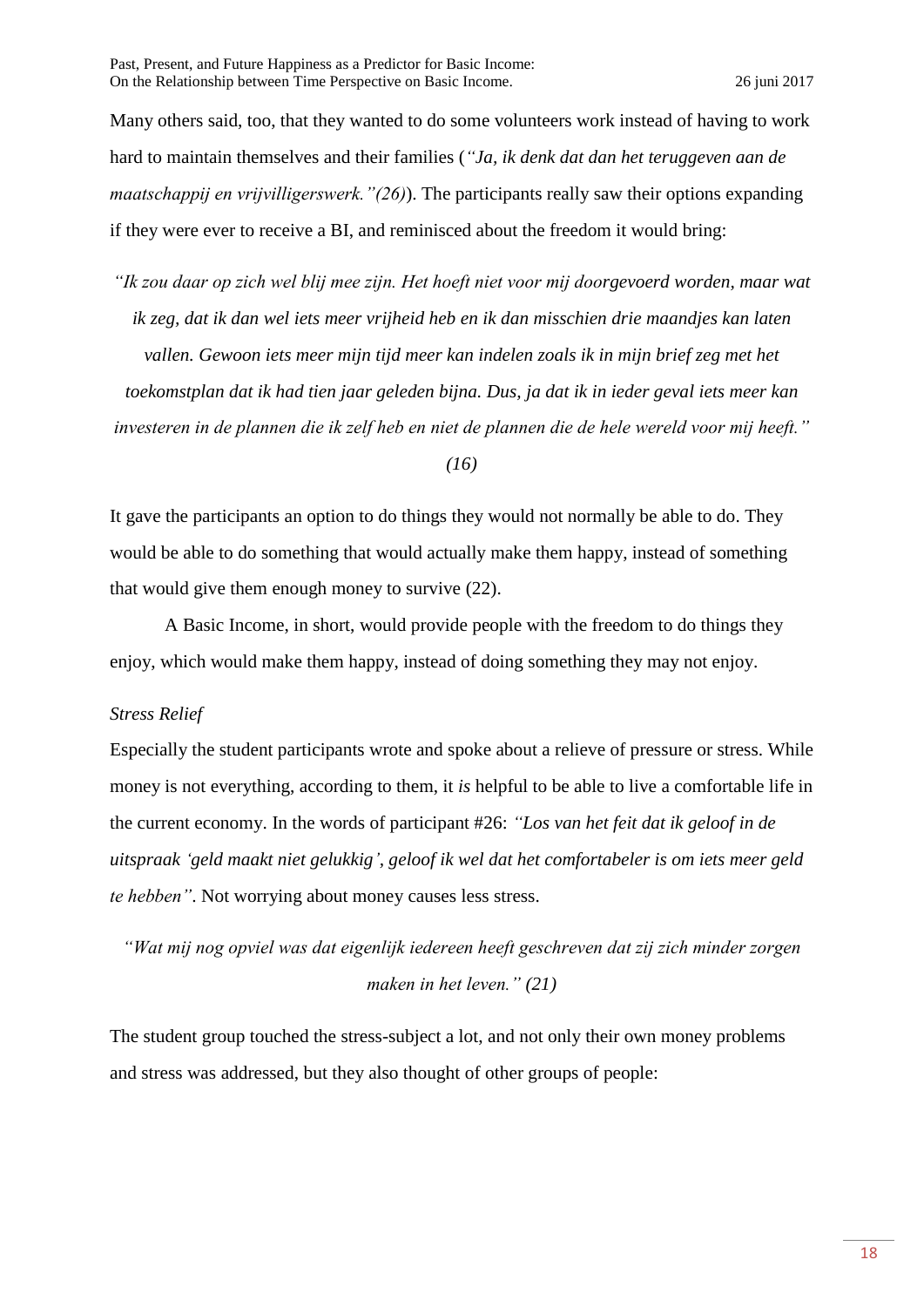*"Want heel veel mensen van 50+ die hebben ook zoiets van 'ja ik wordt niet meer aangenomen' of dat wordt moeilijker. En dan heb je tenminste iets minder zorgen daarbij en heb je echt zoiets van 'ik kan goed uitzoeken wat voor werk ik nu ga doen'." (27)*

The two groups both mentioned the pressure of having not enough money, which makes their lives more stressful. With their current circumstances, pressure to pay their bills, pay for a good education, even pay for their food, can sometimes be overwhelming, and a BI would alleviate some of that pressure.

#### *Time Perspective in relation to anticipated attitudes*

The participants' Time Perspectives were used to further understand their attitudes and to attempt to answer the second research question.

*Past Negative.* Persons with a high score on the Past Negative variable usually had a gloomy view of the past. In this case this was participants  $22$  (3.10),  $24$  (3.40), and  $25$  (3.90). In the interviews, there was no clear mention of the past  $-$  as the subject was focussed towards the future. However, what those high in Past Negative *did* mention consistently was a decrease of stress and worry about their financial situation. They also talked about how not only they themselves could benefit, but thought of other groups, too.

*"Ja ik denk dat het vooral een verschil in drukte is die ik dan ervaar. Dus het is vooral om de zekerheid te krijgen en dan het geld te hebben" (24)*

*"Ik denk dat het voor zeker de bevolkingsgroepen in Nederland die onder de armoedegrens leeft dat het heel fijn is." (25)*

*"' En zou het dan vooral voor jongere mensen het meest interessant zijn?' (Coach) 'Oudere mensen misschien ook wel.'" (22)*

What is interesting is that those who scored high were mostly students, whilst those scoring lower on the scale were the working participants, who were significantly older. These lower scoring participants were generally more sceptical about the Basic Income – not necessarily negative, but worried about the side effects it would bring on society. The lowest scoring participant (17) was flat-out against a Basic Income, because he believes people should make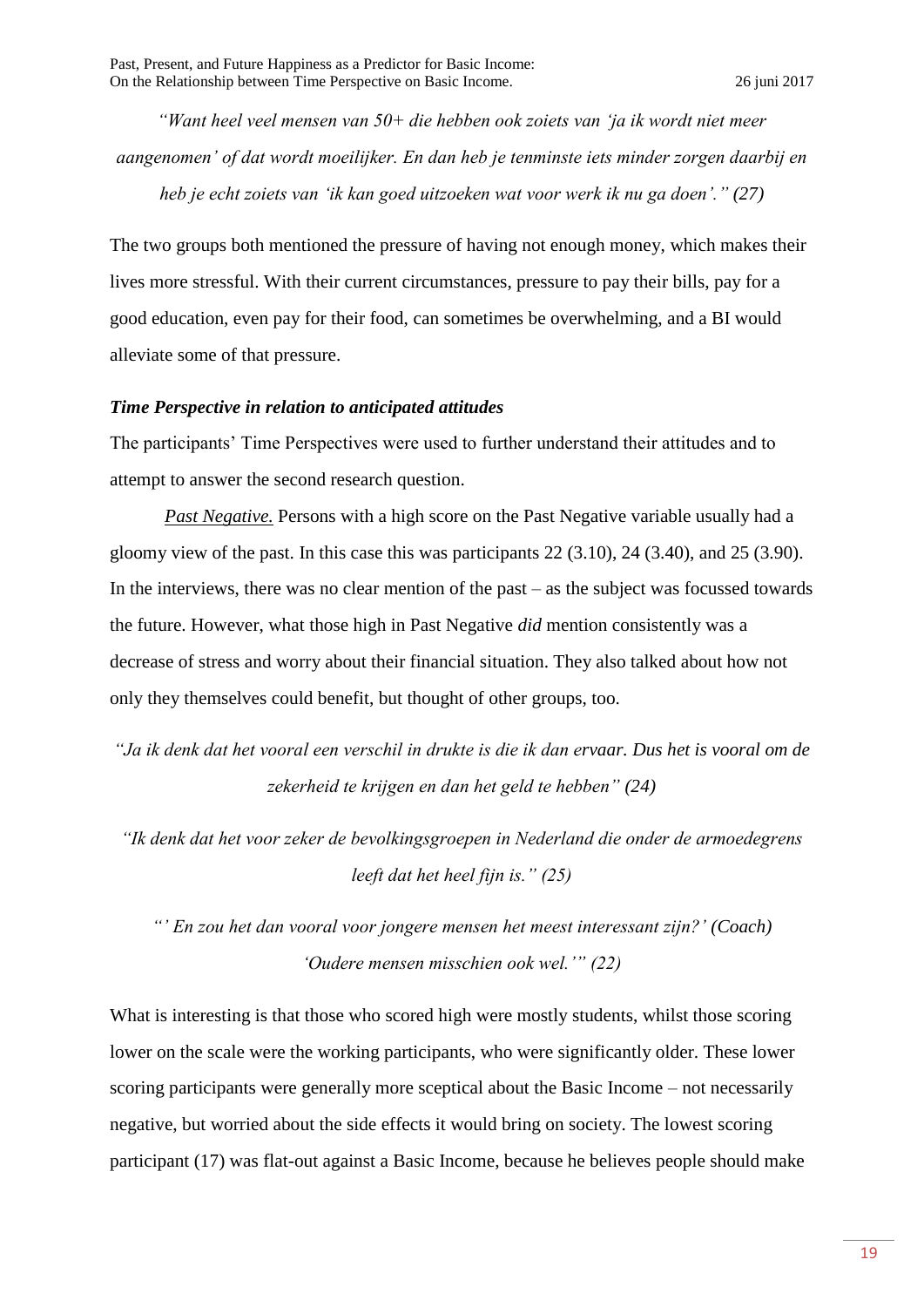their own way in life, but also recognized that it could be a nice little extra to gain even more from life. For him, however, those grants citizens already receive – student financing, pensions, etc. – are more than enough to support everyone equally.

There was only one participant that actually was negatively oriented towards the past; participant 25. She was mostly positive about the BI, because it would bring her out of her financial trouble she was in at present.

So, in general, those scoring high on the PN-scale were positive about the BI, whilst those scoring low were more negative about it.

*Past Positive.* What was surprising was the fact that more people were high scorers on Past Positive, than there were low scorers on Past Negative. The only consistent participant appeared to be participant 25, who scored very low on Past Positive (1.78), just as she scored very high on Past Negative. The three highest scorers were 27 (4.22), 23 (4.44), and 11 (4.56). Participant 27 was the most talkative of them all, and had obviously thought long and hard about the subject. He was, in general, positive about the Basic Income, but also felt that there were issues that had to be overcome before it could be implemented.

*"Zo eenzijdig is het hele verhaal voor mij niet. Ik bedoel, natuurlijk krijg je heel veel meer mogelijkheden, maar gemak is in vele wegen ook niet altijd goed geweest voor mensen." (27)*

Participant 23 was a little more sceptical, because she wondered if she would be able to appreciate the Basic Income after a while of receiving it because she did not feel she had earned it, but also recognized that it would open up quite a few doors that would otherwise have been unavailable to her.

Participant 11 was in favour of the Basic Income, but felt that certain conditions should be set for those who were to receive it.

*"Daar zou eigenlijk zo een soort criterium aankomen, gemotiveerde mensen, bijvoorbeeld, die echt iets nuttigs doen voor de maatschappij, die zouden van mij een basisinkomen kunnen krijgen." (11)*

To sum up, participants who scored higher on the Past Positive variable, generally were a little more sceptical of the Basic Income, in one way or another. The lower scorers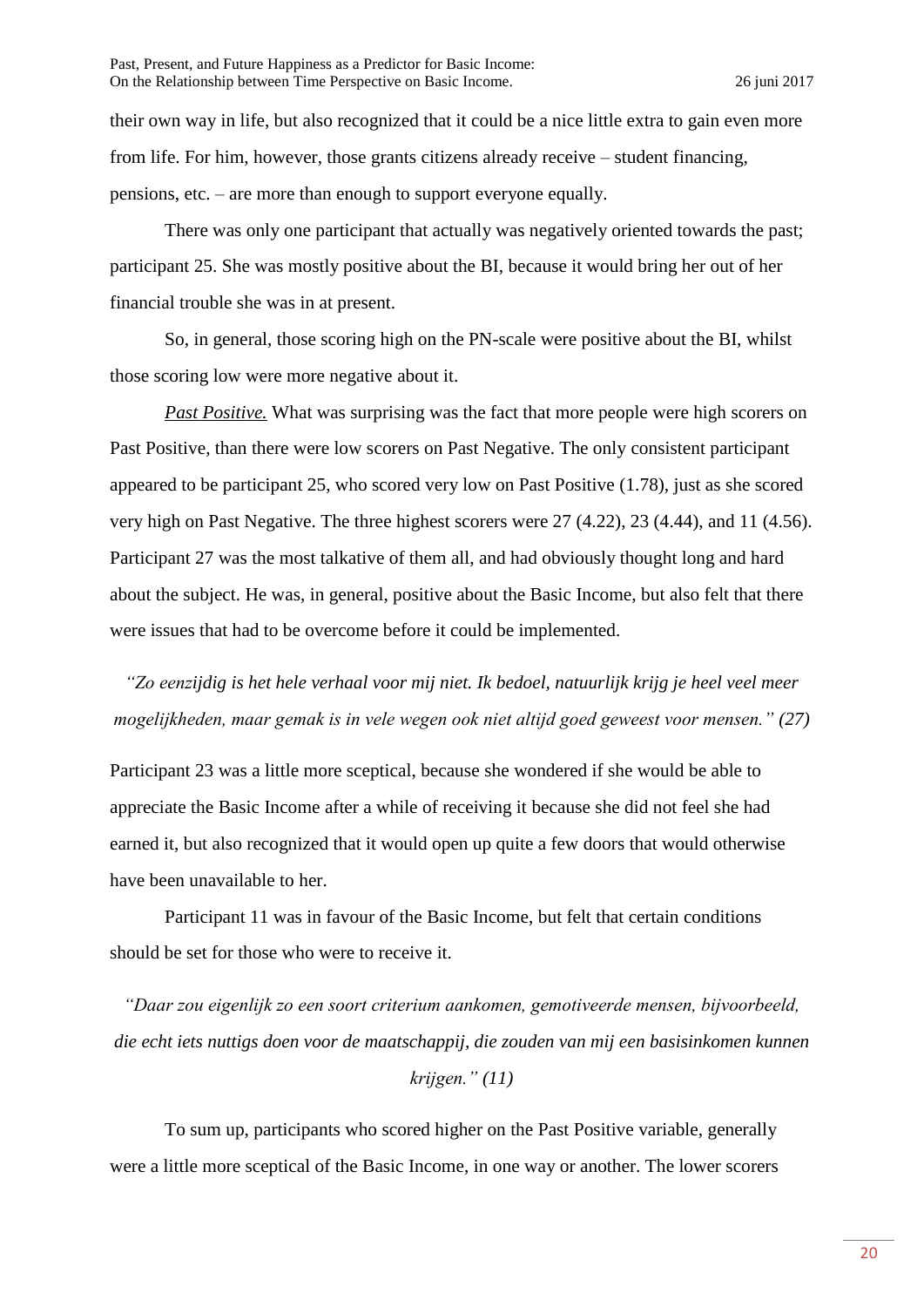were a bit more positive on the whole, but especially the working group had a mentality that can be described as 'I managed back then, so people can manage now'. They felt that because they had succeeded in life without a Basic Income, so can the next generation.

There were quite a few people in this participant sample that were positively oriented towards the past. Nine out of fourteen, to be exact. Their statements did indeed reflect a more sceptical attitude towards the BI.

*Present Fatalistic.* There did not exist any real outliers in this category. The lowest scorer had a score of 2.00 (16) and the highest scorer one of 3.11 (13). The rest were pretty evenly divided between those two scores. Like most of his peers in the Monday group, participant 13 was initially very sceptical about the entire idea of a BI. However, when the coach asked everyone to add a final thought, he said:

# *"Ik denk dat het een heel mooi iets zou kunnen zijn, maar ik denk dat het heel moeilijk is om te realiseren. Ik denk dat een basisinkomen echt wat kan bieden voor iemand."*

So he remains sceptical, but does see the benefits for many people, and if it all works out, it would do a lot of good. Participant 16 would rather something else was done with the money than give everyone a Basic Income, like make education free for all. However, in the end, he too admitted it would be nice to have the extra money to do things he would normally not be able to do.

It seems telling that no one scored very low on this scale. The present may hold many displeasures for people, and perhaps that is why the Basic Income is such an appealing option for many. There were no Present Fatalistic focussed participants in this participant pool, which reflects well in the results. Nobody has a truly negative outlook on the present, which results in a slightly more sceptical attitude towards the BI.

*Present Hedonistic.* Those who scored highly on this variable are expected to have a positive view of the present. It is very surprising, in view of the scores on the Present Fatalistic scale, to find two outliers in the high scorers. Participants 11 and 27 both had a score of 4.07, whilst they scored 2.56 and 2.78 on the PF scale, respectively. Both these high scorers were sceptical about the Basic Income. They would not protest if it was enacted, but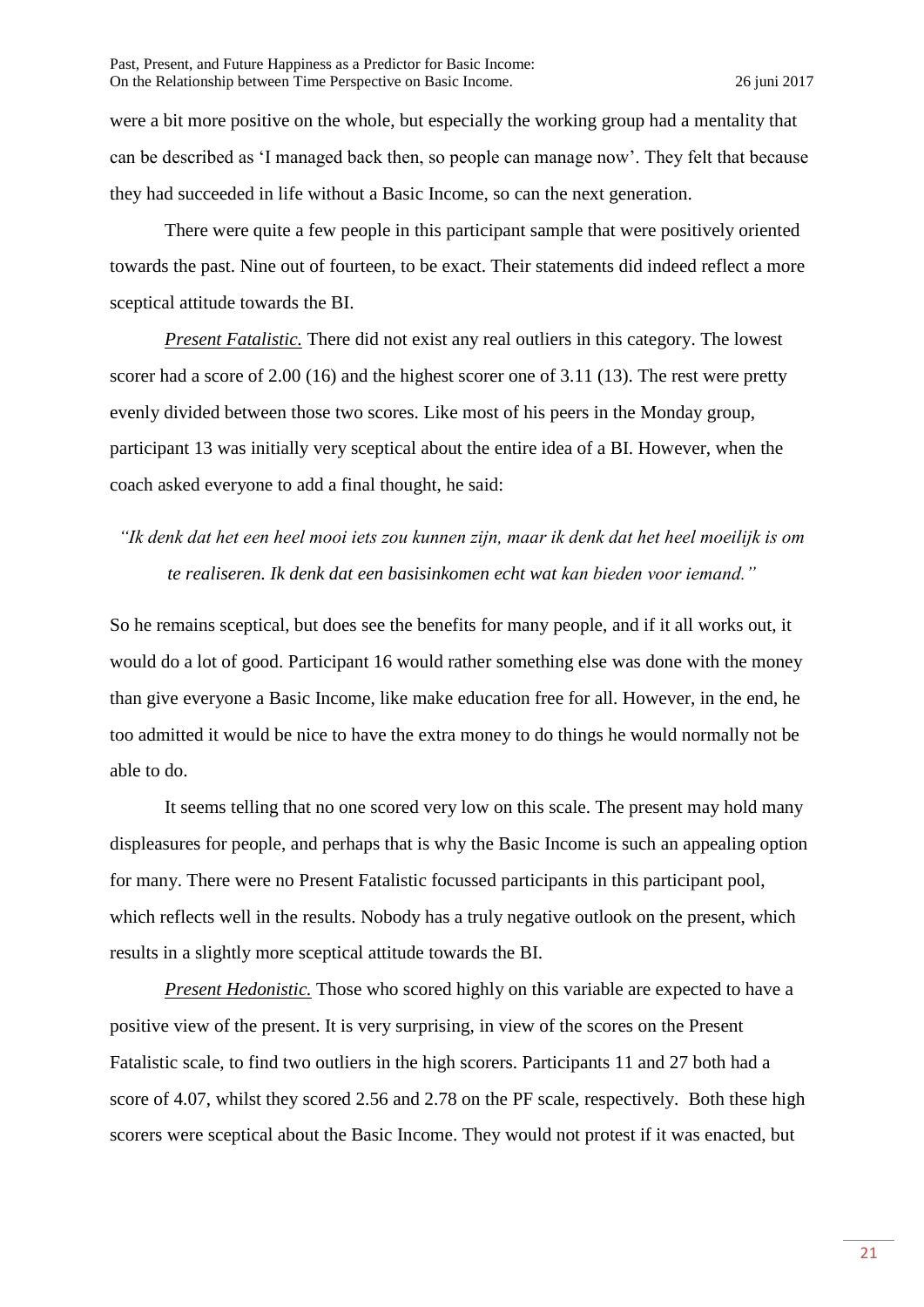especially participant 11 feels that there should be criteria set, as discussed before. Participant 27 is slightly more positive than 11, but still has some reservations.

*"Ik vraag me dus erg af of je de hele bevolking kunt zeggen dat dat wel zo past. Want als je studeert kunt je ook net zo goed zeggen de overheid moet de studie betalen. […]Dat is de vraag hoe kun je effectief daar naar toe pakken wat je wilt bereiken door het basis inkomen en kun je daarop vertrouwen dat iedereen of dat de mensen gewoon iedereen zijn eigen passie echt gaan naleven of kun je op een andere manier met hetzelfde geld een structuur geven die hetzelfde mogelijk maakt." (27)*

He sees other options as well, like the government paying for your education, instead of paying a Basic Income. He also wonders if it is prudent to generalise, if the BI will be a good fit for everyone – some people may just never do anything again, which he finds a waste. Interestingly, Participant 16 seems more inclined towards other options than a BI, as well. His scores would suggest otherwise, as his score is the second lowest.

## *"En dan zou ik zeggen liever goedkoop studeren dan dat, dan een basisinkomen vind ik."*

The one who scored lowest on the Present Hedonistic scale was participant 24 (2.40), was very positive about the Basic Income. Her few words during the discussion reflected her current stress and worry about money and education.

# *"Ja ik denk dat het vooral een verschil in drukte is die ik dan ervaar. Dus het is vooral om de zekerheid te krijgen en dan het geld te hebben." (24)*

Participant 15, who, with a score of 3.03, fell below the cut-off point of 3.33, also felt exceedingly positive about the BI, predicting that it would help restore the environment and it would help those in need (e.g. disabled and/or poor people) get a better grip on life.

Once again, only one participant was actually Present Hedonistically oriented. And in line with the results, participant 14 did seem very sceptical about the Basic Income, because in his eyes, it would bring about more problems than solutions. He was willing to admit that it would give more freedom to do other things, and it would relieve some of the constant pressure resting on his shoulders. But overall, he was sceptical bordering on outright negative,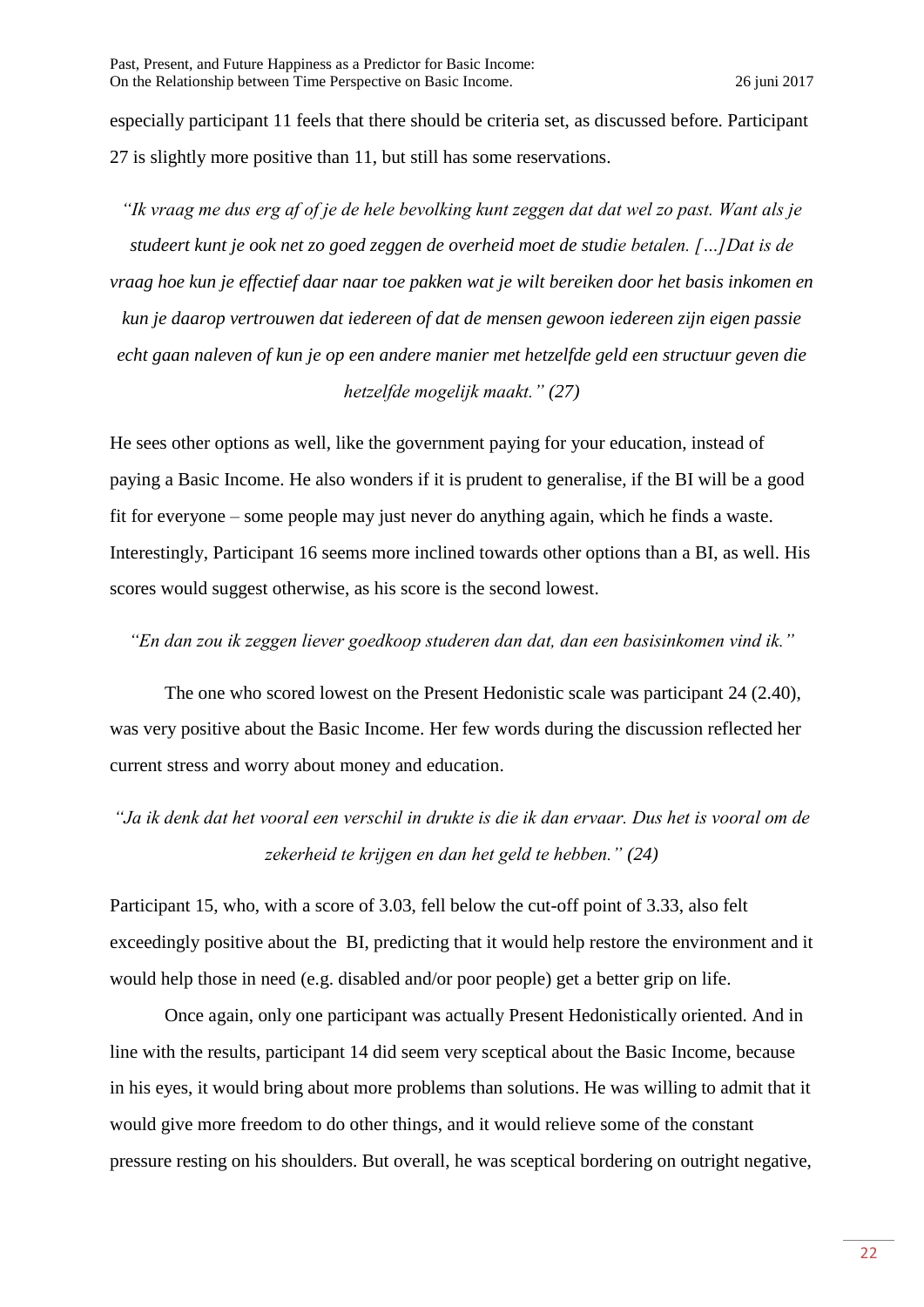and did not see many good things coming from the idea.

All in all, it seems prudent to conclude that, in this participant pool, those who are more positively oriented towards the present, are slightly more sceptical towards the BI. They are not necessarily against the concept, but they are not particularly eager to have the BI implemented either. Lower scorers, on the other hand, seem much more inclined to immediately accept the idea of a BI.

*Future.* It is not surprising to find participant 27 on the lowest end of the Future scale. He is very Past and Present Positive, and seems therefore not so worried about what the future may hold, and is much more focused on living life in the present than he is on what may come in the future. It is also not surprising to find participant 24 on the highest end. Her scores on the PN and the PH scale were such that it is natural that she is striving towards a goal somewhere in the future, because she is both very Past Negative and not very Present Hedonistic.

However, most participants scored high on this scale. Only three participants scored more than a standard deviation (.52) below the cut-off point. This may indicate a certain inclination of all participants to orient towards the future. All participants seemed to want to do something in their future with a BI that would be impossible without it, whether that is a house in France, or travelling the world.

There were three participants who had a Future orientation. Participants 12, 16 and 24 all were fairly positive about the Basic Income, and the fact that it would remove many barriers in life. Participant 16 also felt, however, that it could be employed for education rather than a BI.

In general, high scorers were positive about the Basic Income. The working group were a bit more sceptical than the student group, which comes into fruition when looking at participant 16.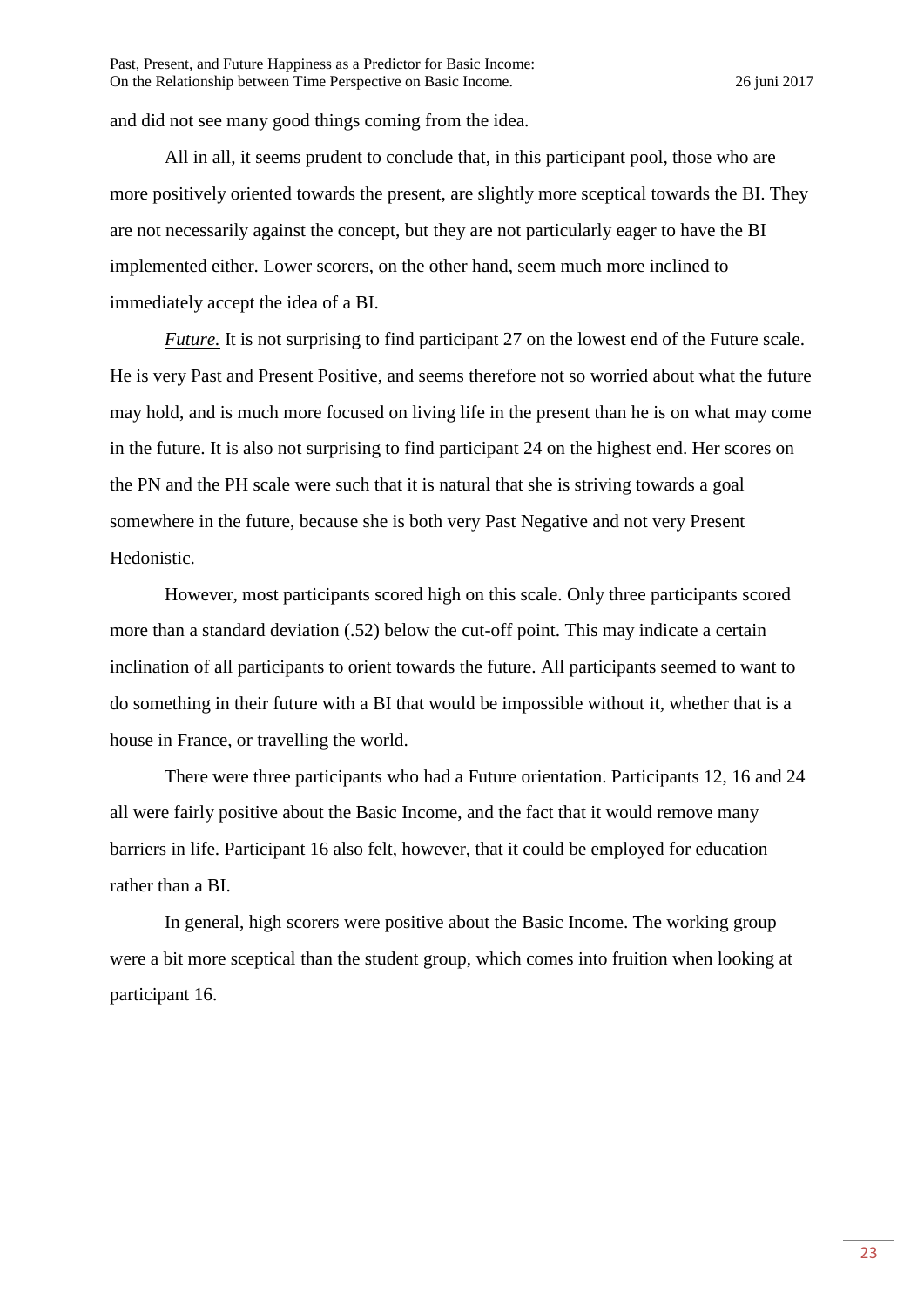#### **Discussion**

There has been little to no research done on the possible links between Time Perspective and views on Basic Income, which leaves plenty of room for speculation. The questions at the start of this paper were (1) *What are people's anticipated attitudes as imagined in a future with a Basic Income?* and (2) *Is there a relationship between people's Time Perspective and their attitudes?* We had several expectations based on these questions, concerning what Time Perspective should best fit a positive or negative attitude towards the BI. The first expectation was that people with a Future-oriented Time Perspective had thought a lot about the BI, but this would not predict whether they were positive or negative. Surprisingly, the findings showed the exact opposite. Those who were less Future-oriented had thought more about the BI, than those who were actually Future-oriented. Moreover, 'Futurers' were decidedly more positive about the Basic Income than the non-'Futurers', who were far more sceptical. Those who thought more about the BI, obviously came across the same doubts and counterarguments discussed before (Atkinson, 1996; Birnbaum, 2011; Torry, 2014), whilst those who did not think as much about it, saw only the obvious pros – having more money, more freedom, and so on. As to why a Future-oriented person thinks less about a Basic Income, one can only guess. Perhaps people think the Basic Income is not a goal to be achieved – as future oriented people are always focused upon achieving a certain goal in the future. Or perhaps they do not care much for extra financial aid in achieving their goals. Or perhaps the participant pool in this study was just too small to draw any sort of conclusion. Further research should be able to generate more obvious answers. An attractive (but expensive) option for this is a large-scale experiment with considerably more participants, and perhaps even a trial with a BI.

The second expectation was that PN-oriented people are more positive about the BI than PP-oriented people. Our data supported this expectation. The students, most of whom were Past Negatively oriented in some degree, were quite a bit more positive about the Basic Income, whilst the Past Positively oriented participants were either sceptical or flat-out against the entire concept. There may be two reasons why this is so. First is that the students were quite a bit younger than the working participants. So for the students, the past is still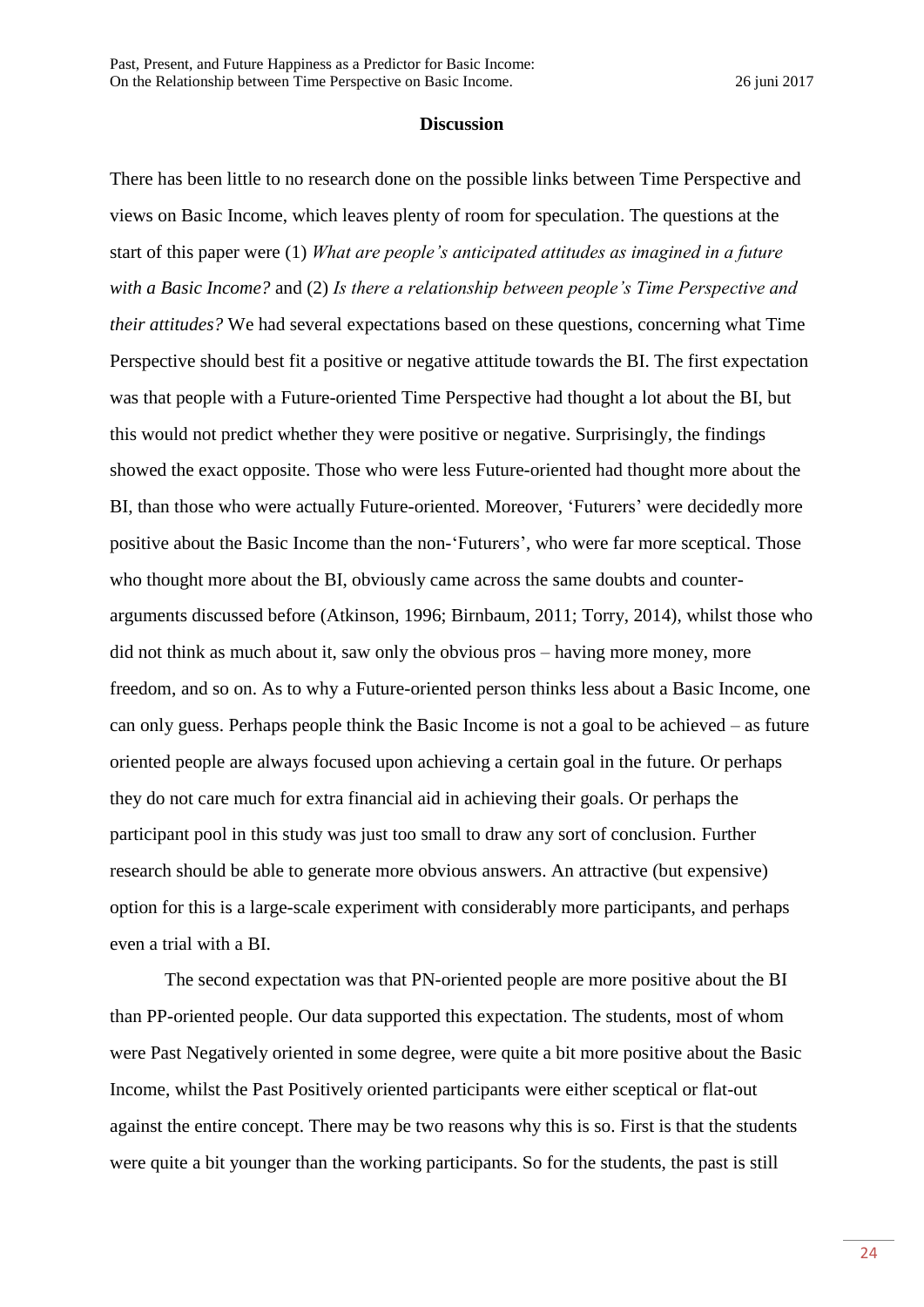very alive and is often dwelled upon. This may be because of a principle called "negativity bias" (Rozin & Royzman, 2001). This principle states that "in most situations, negative events are more salient, potent, dominant in combinations, and generally efficacious than positive events" (p. 297). Add to that the findings of recent research that older people (until roughly 60 years) tend to attend more to positive events than they do negative events (Carstensen, Pasupathi, Mayr, & Nesselroade, 2000; Mello & Worrell, 2004; Wood & Kisley, 2006) and the younger adults are more inclined to attend to negative events  $(\sim 18-34)$ , and it would explain why younger adults are more Past Negative than older adults. The second reason is the fact that people who have negative feelings towards the past, want a more positive future. A Basic Income would certainly improve that future, because it would decrease people's daily stress and give people the opportunity to fill in their free time with things that induce happiness. Thus, the second prediction seems to be confirmed. It would, of course, be more prudent if an actual trial was conducted so as to confirm this prediction more firmly. A trial would lend credibility to any and all results that may come from it.

The third prediction was that Present Hedonistic oriented people have less interest in the BI than the others. The result show this to a certain degree. Present Hedonistic oriented participants liked the idea of the BI well enough, but were sceptical and did not see it happening any time soon. Those who were Present Hedonistic to a lesser degree, on the other hand were far more inclined towards a positive attitude, and they often mentioned the benefits found by the analysis of the Dauphin trial (Painter, 2016a, 2016b), like being able to undertake things that make them happy, or better health care, and better study results. Furthermore, Tseferidi, Griva, and Anagnostopoulos' (2017) study suggests that people who are satisfied with life, are more likely to have a Present Hedonistic attitude towards life. This may then suggest that Present Hedonistic oriented people are happy with how their lives are, and do not need the BI for life satisfaction.

The fourth and final prediction was the people who have a gloomy outlook on the present, have a more positive view on the Basic Income. It is difficult to draw clear conclusions from the data for this prediction. Nobody appeared to be very Present Fatalistic, and neither did they appear to be on the other side of that spectrum, and on both sides of the spectrum, people were generally positive about the BI. This may be because, as may be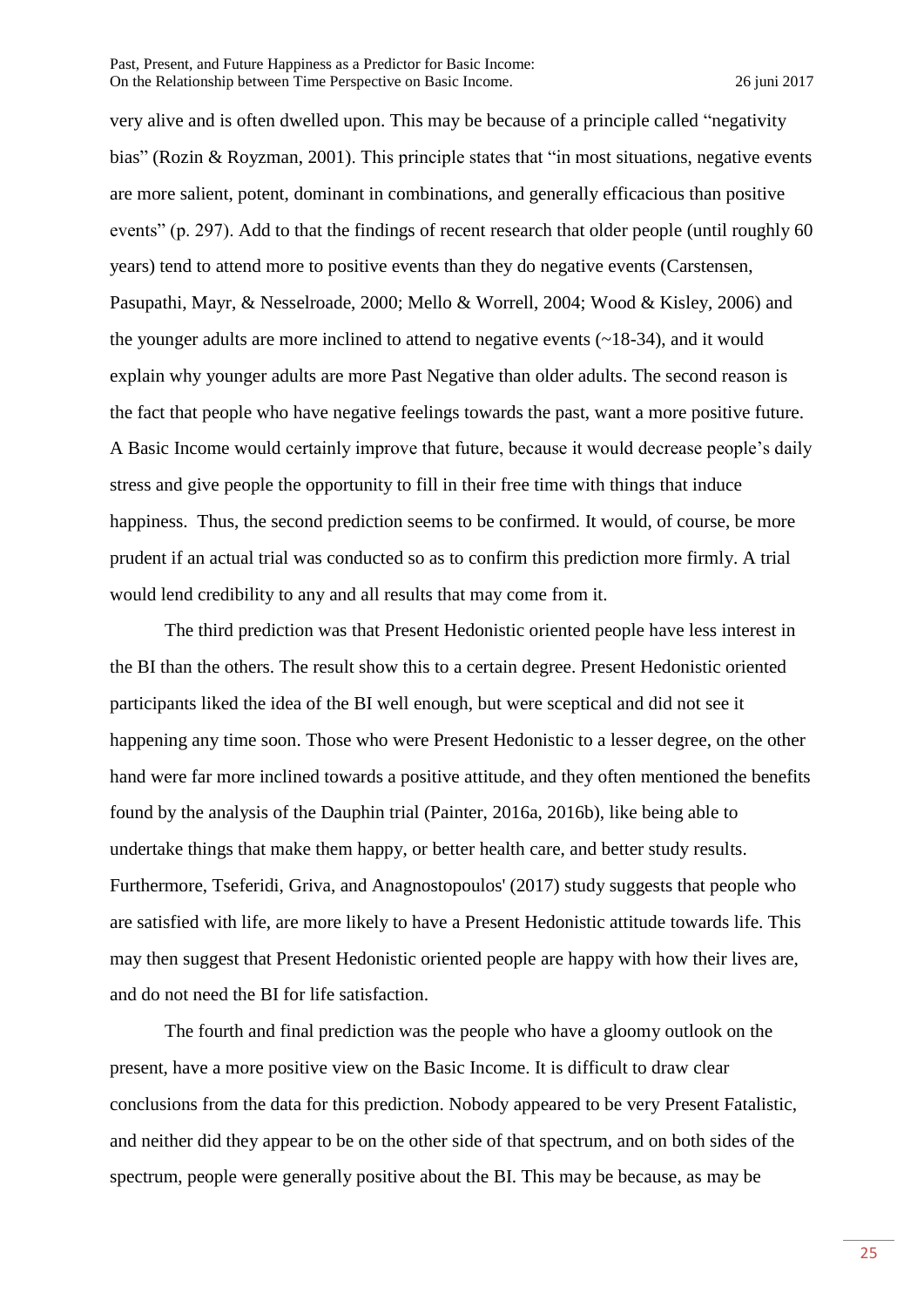derived from the discussions, the present holds many displeasures for people – stress, money problems and worries, an uncertain future – and a Basic Income would take the edge off of many of those displeasures. Furthermore, a PF Time Perspective is associated with depressive symptoms (Tseferidi et al., 2017), and it can therefore be assumed that the current participants were not depressed, as the results had no outliers. The participants did appear to be more Present Fatalistic than those in Zimbardo and Boyd's study, which may suggest that people have a more Present Fatalistic Time Perspective now, than they had 18 years ago.

Literature does not seem to have an explanation why people are so negative towards the present. One look at the news may suggest an answer, with wars, climate change, and other nasty business, but this can hardly be supported by what the participants have said. It is not that these participants are particularly depressed; many have a positive outlook on both the past and the present in our participant group. But it seems like people are generally pessimistic about the present – not enough for a depression, but just enough to be *present* in people's minds. Further research, such as an interview study in which participants are asked about how they feel about the present, what is good and what is bad, may be prudent for a satisfying answer.

*Other Interesting Findings*. There were several other interesting findings, which cannot be covered by the research question and predictions, but are worth mentioning. For example, a surprising theme that was discussed mainly among the student group, was the fact that they feared they would no longer appreciate the money they would receive, should a BI become reality. This is not a new concept; it has been called the "IKEA-effect" (Norton, Mochon, & Ariely, 2012). According to this concept, doing the actual labour will increase the value of the end-result. When you receive a Basic Income, you have done nothing to earn it, and so, psychologically, you will not appreciate it like you appreciate the pay check you receive after a hard month's work. This may be an obstacle for an eventual implementation of the Basic Income, and something that should be considered when setting up the first possible trials.

It would be very interesting to do some further research into this particular phenomenon. Would something like the IKEA-effect really have an impact on whether or not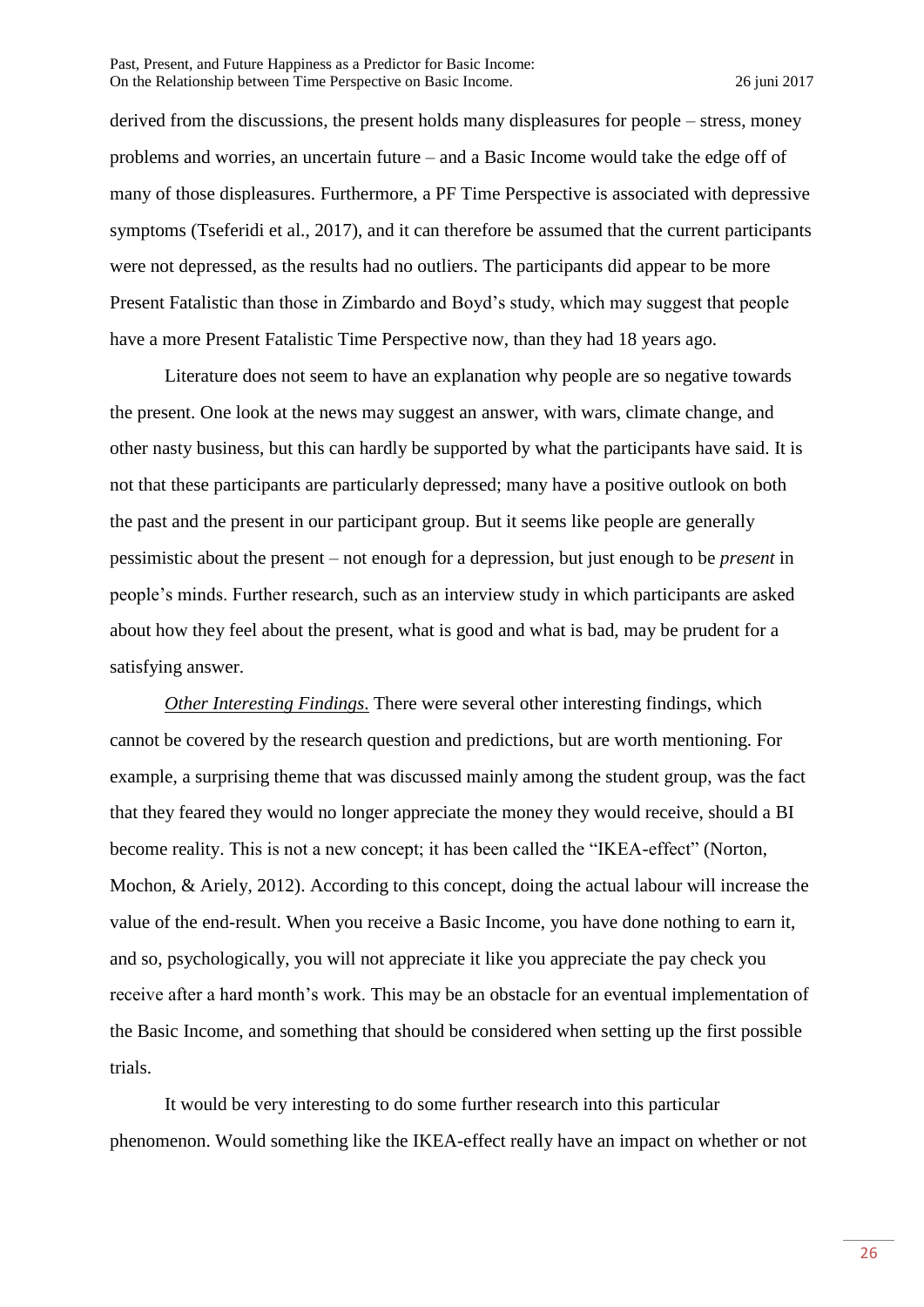people will accept a Basic Income? Again, in a trial, this can be very interesting to research, as it may make a difference between success and failure of the trail.

From these conclusions, it can be inferred that the type of Time Perspective a person, does indeed have a predictive quality for attitudes towards the Basic Income. From the intuitive expectations, only our first expectations did not seem to ring true for this participant group. It can therefore be stated that people who are Past Positively oriented are more sceptical or even against the Basic Income. Past Negatively oriented people are far more positive about the BI, and are less inclined to be sceptical. Future oriented people, surprisingly, seemed to have thought less about the BI in general, but did have a more positive outlook on the entire subject. Present Hedonistic people were far more inclined to be sceptical than Present Fatalistic people, and even though it was difficult to draw any sort of conclusions from the data, people who were Present Fatalistic oriented did seem to be more positive towards the BI, if only by a small amount.

These conclusions cannot be drawn unequivocally, for there are several weaknesses that cast doubt upon this study. The first, and most obvious one, is the number of participants. Fourteen did not prove sufficient enough to draw any sound conclusions, as the negative Cronbach's Alpha on one of the variables of the questionnaire proved. Generally, an Alpha below .7 is considered weak (Nunnally, 1978; cited in Peterson, 1994), so a negative Cronbach's Alpha is unacceptable for valid conclusions. Churchill & Peter (1984; cited in Peterson, 1994) found a negative relation between sample size and the Alpha; the smaller the sample size, the smaller the Alpha. From this follows that the current sample size was too small to at least draw any conclusions about the Present Fatalistic scale. The other scales all seemed adequate, as they all scored above the aforementioned .7 cut-off Nunnally provided.

Another weakness was the lack of diversity with regard to education. Most of the participants were at least HBO-schooled or higher, with just one exception, which means that the gross of the participants were from the upper-middle class of society. This prevented the compilation of a fully representational subject pool, and leaves us wondering whether lowereducated citizens have different views on the BI than the higher-educated subject pool. Another problem was the lack of diverse ethnicities. Only one of the participants was non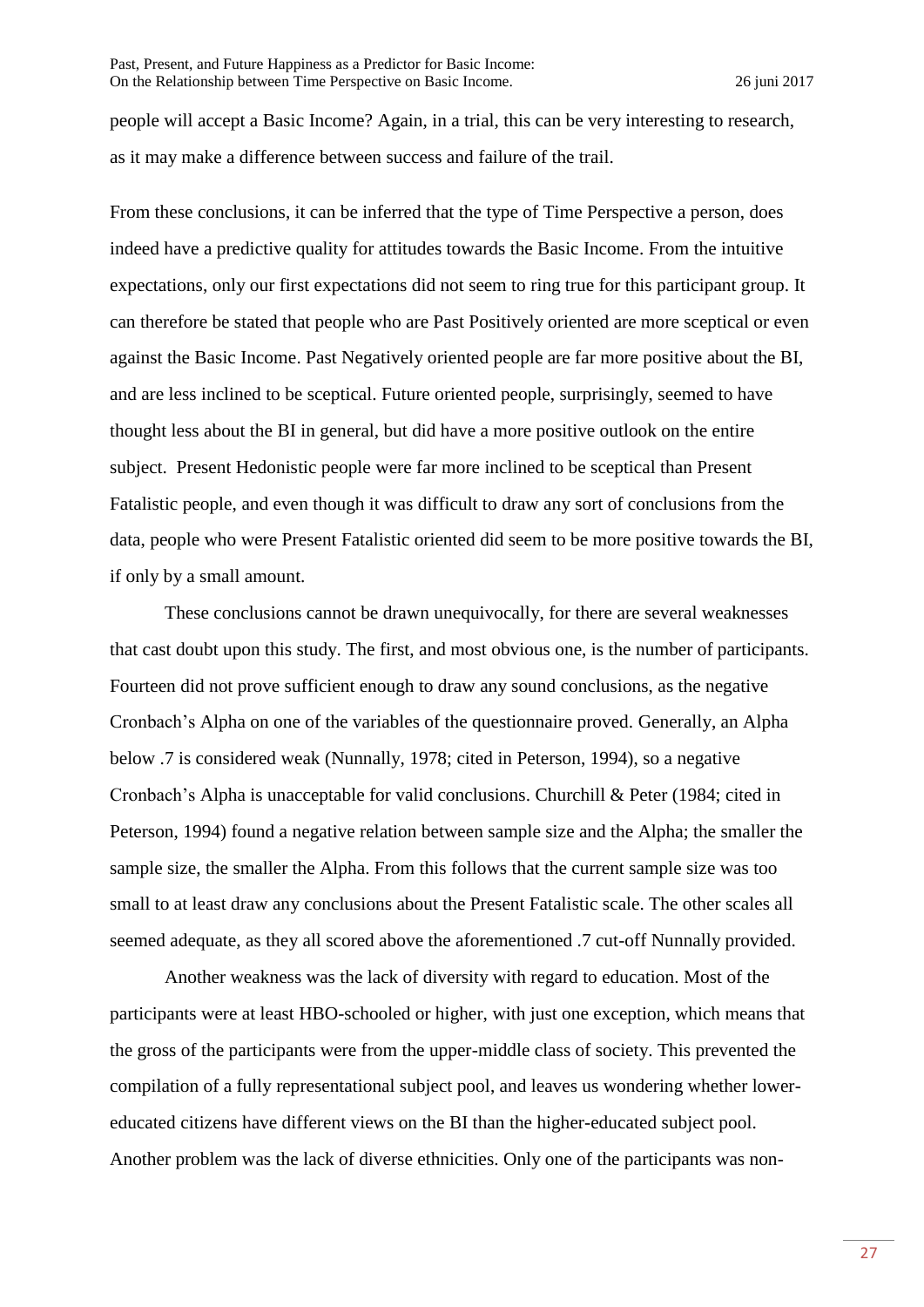Western and non-White. The rest was either Dutch or German, and were all white. For a study to be able to make accurate predictions about the general population, its participants have to represent the population more accurately. With only 1 out of 14, this participant group did not fairly reflect the population, and it is therefore difficult to say whether these findings can be generalized over a wider population.

Furthermore, whilst it is perfectly acceptable to have fourteen participants for a qualitative study, those fourteen are decisively not enough to be able to make any kind of predictions for the quantitative part. Whilst there is no reason a sample would not yield proper results, the risk of "non-convergent or improper solutions" is significantly higher (MacCallum, Widaman, Zhang, & Hong, 1999). Thus, these results may be reliable, but they also may not. In general, MacCallum et al. showed that a sample below 100 is not worth even mentioning. Thus, for the qualitative portion of this research, it is difficult to draw sound conclusions. One can infer, of course, but it may very well be possible that these results are not reflective of the entire population.

This study is the first step towards gaining more knowledge of the psychological effects of a Basic Income. The results showed that people are overall sure they would become more relaxed and happy with a Basic Income. By interacting directly with the participants, the researchers not only saw their reactions to the discussions, but they could also react to the responses. This is a valuable addition to qualitative research, which makes this study more predictive about what people really think. But of course, this concerns imagined behaviour and attitudes, which makes it difficult to be unequivocally sure. People always say that they would have joined the resistance in World War II, but it is easy to say after the fact, or before something happens. Likewise, it is easy to say that you will do something productive with the BI, but that is an easy statement to make when you do not have a BI. The interesting thing is what happens when people actually receive a Basic Income.

The participants were very motivated, which makes us believe they were honest about their thoughts about the subject. Everyone was very enthusiastic during and after the discussion group, and most participated well. Concerning the quantitative part, a welldocumented and well-used questionnaire was used, which further suggest a certain reliability in this study.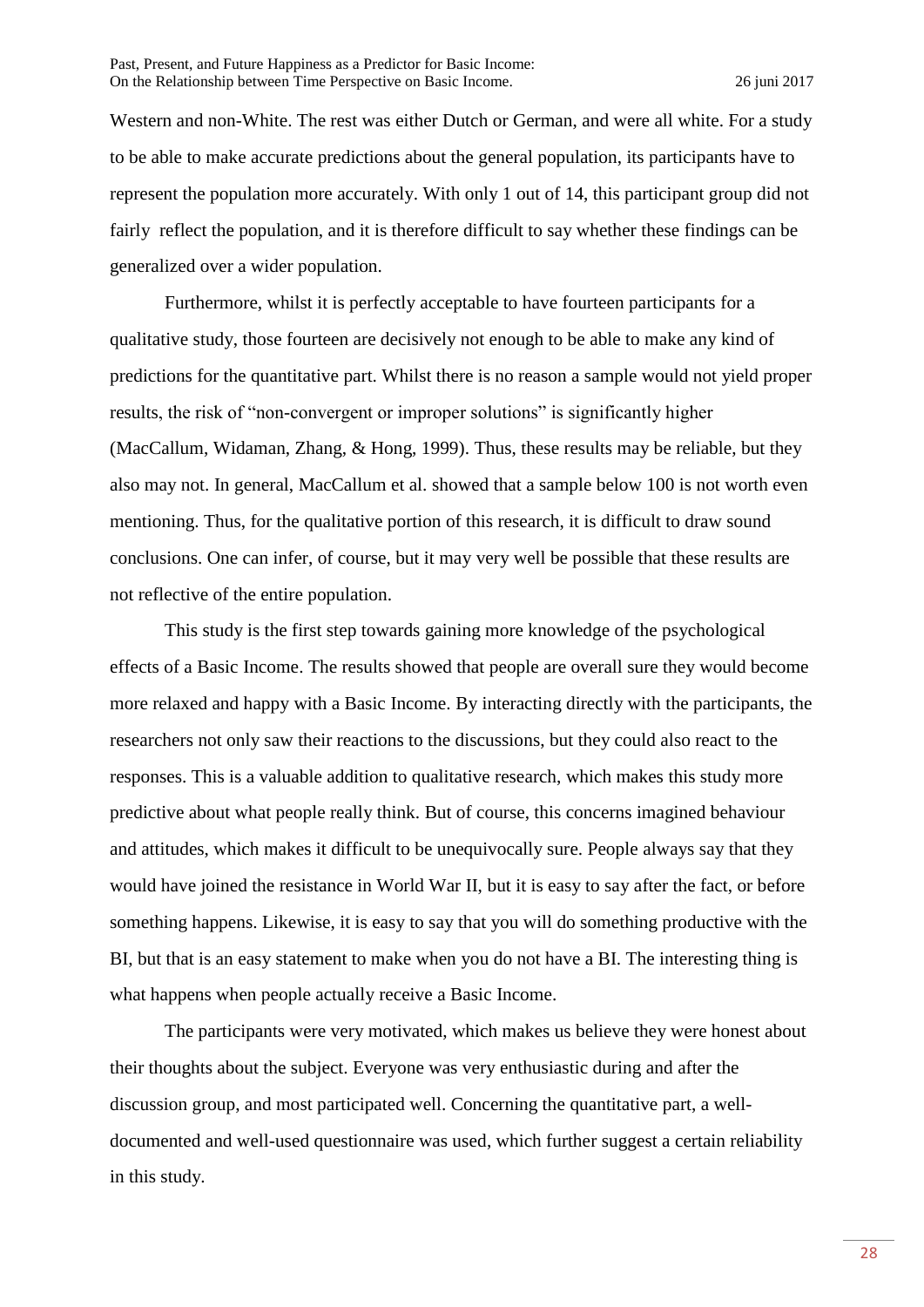# *Final remark*

In conclusion, despite its several points for improvement, this study has taken a first step in the psychological research on the Basic Income. It showed that there is a difference between people with regards to their attitude towards the Basic Income, and that this difference can be, in part, explained by people's Time Perspective. People are generally either positive or sceptical about the Basic Income, but nobody seems flat-out against the concept. Especially people who do not have positive feelings towards the past are excited for a future with a Basic Income.

This subject requires more and extensive research. Because of the difficulty of measuring psychological effects of having a Basic Income *before* it is implemented, it may be prudent to conduct an experimental trial – perhaps in cooperation with economic studies – where participants receive some form of Basic Income and live with it for an extended period of time.

Basic Income is an interesting and dynamic subject, and it will supply the academic world with interesting research subjects for years to come.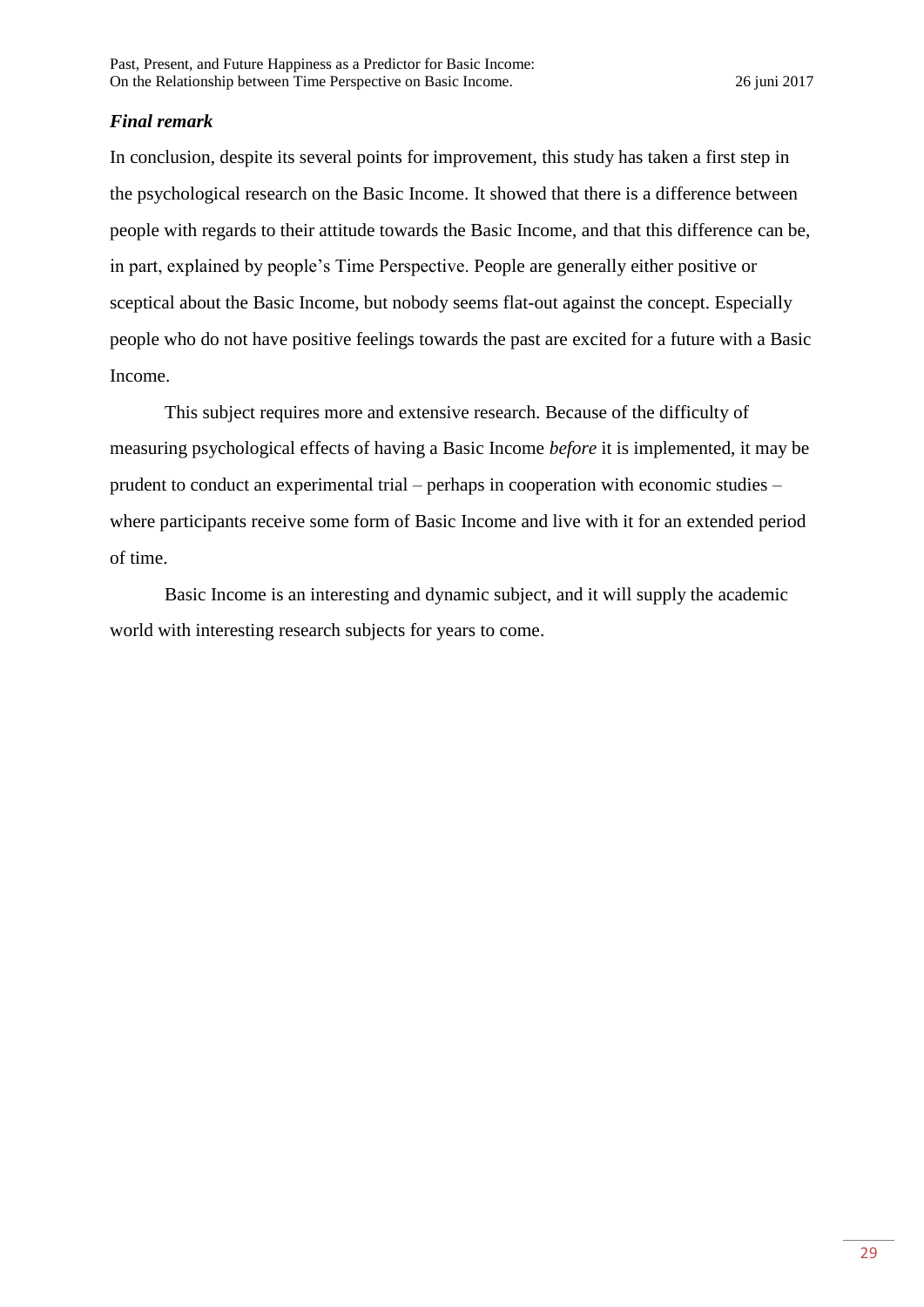#### **References**

- Atkinson, A. B. (1996). The case for a participation income. *Political Quarterly*, *67*(1), 67. http://doi.org/10.1111/j.1467-923X.1996.tb01568.x
- Birnbaum, S. (2011). Should surfers be ostracized? Basic income, liberal neutrality, and the work ethos. *Politics, Philosophy & Economics*, *10*(4), 396–419. http://doi.org/10.1177/1470594X10386569
- Birnbaum, S., & De Wispelaere, J. (2016). Basic Income in the Capitalist Economy: The Mirage of "Exit" from Employment. *Basic Income Studies*, *11*(1), 61–74. http://doi.org/10.1515/bis-2016- 0013
- Bregman, R. (2014). *Gratis Geld Voor Iedereen*. Zuthpen: Druk Koninklijke Wöhrmann.
- Bregman, R. (2016, May). Deze filosoof weerlegt het belangrijkste argument tegen het basisinkomen. *De Correspondent*. Retrieved from https://decorrespondent.nl/4525/deze-filosoof-weerlegt-hetbelangrijkste-argument-tegen-het-basisinkomen/173963625-64af0609
- Carstensen, L. L., Pasupathi, M., Mayr, U., & Nesselroade, J. R. (2000). Emotional experience in everyday life across the adult life span. *Journal of Personality and Social Psychology*, *79*(4), 644–655. http://doi.org/10.1037/0022-3514.79.4.644
- De Wispelaere, J., & Morales, L. (2015). The stability of basic income: a constitutional solution for a political problem? *Journal of Public Policy*, *36*(4), 1–25. http://doi.org/10.1017/S0143814X15000264
- Franssen, A. G. (2017, January 17). Basisinkomen: vangnet in Finland, fata morgana in Nederland. *Trouw*. Retrieved from https://www.trouw.nl/home/basisinkomen-vangnet-in-finland-fatamorgana-in-nederland~ac93a440/
- Gradus, R., Westerveld, L., Ranshuijsen, A., & de Lange, A. (2015, May 22). Basisinkomen: de na- en voordelen van gratis geld. *Volkskrant*. Retrieved from http://www.volkskrant.nl/opinie/basisinkomen-de-na-en-voordelen-van-gratis-geld~a4037179/
- Klein, N. (2015, June 25). De tijd is rijp voor het basisinkomen. *Trouw*. Retrieved from https://www.trouw.nl/home/de-tijd-is-rijp-voor-het-basisinkomen~aa5f297d/
- MacCallum, R. C., Widaman, K. F., Zhang, S., & Hong, S. (1999). Sample Size in Factor Analysis, *4*(1), 84–99.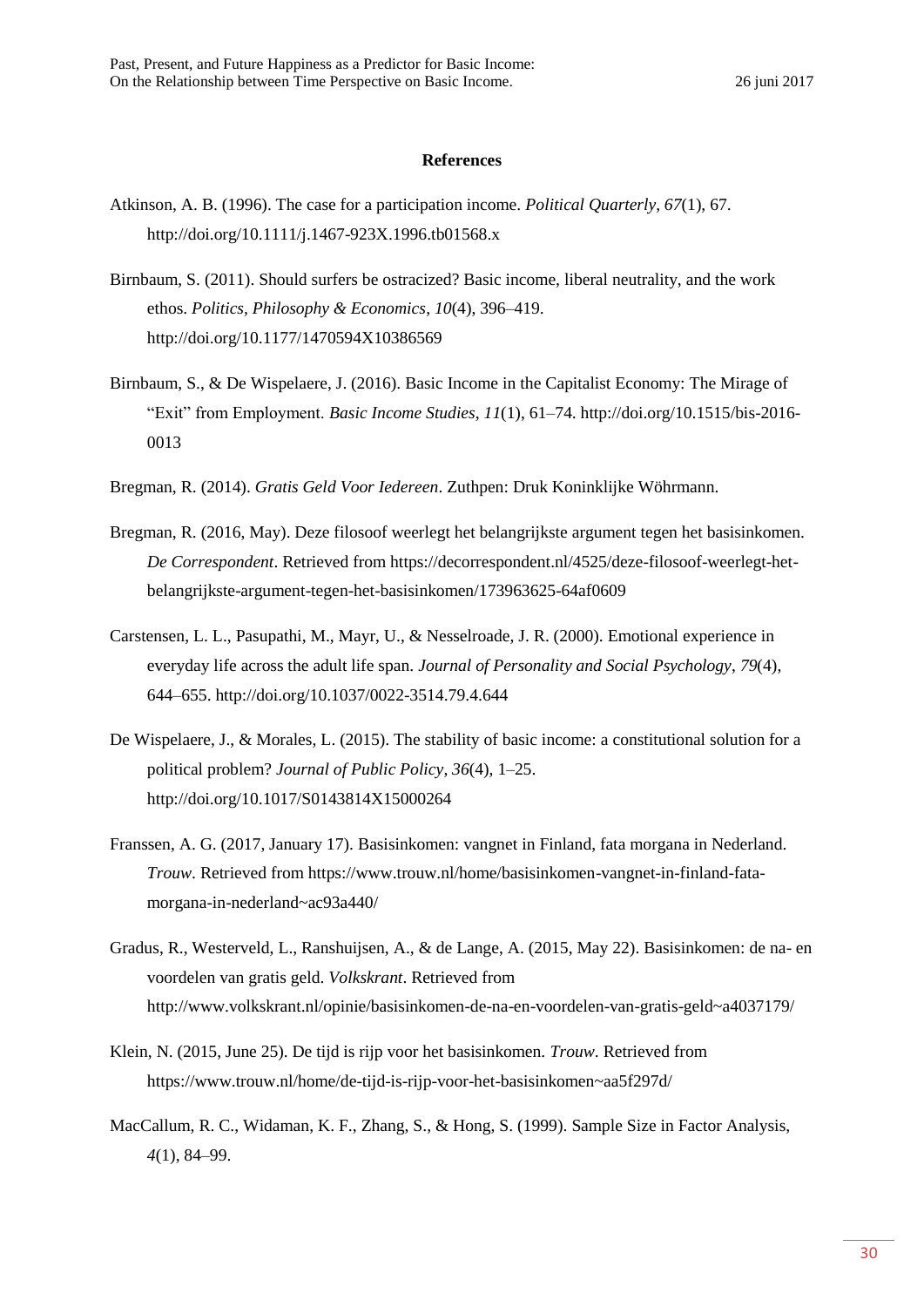- Major, A. (2016). Affording Utopia: The Economic Viability of "A Capitalist Road to Communism." *Basic Income Studies*, *11*(2). http://doi.org/10.1515/bis-2015-0023
- Mello, Z. R., & Worrell, F. C. (2004). The Relationship of Time Perspective to Age , Gender , and Academic Achievement Among Academically Talented Adolescents. *Journal for the Education of the Gifted*, *29*(3), 271–289.
- Norton, M. I., Mochon, D., & Ariely, D. (2012). The IKEA effect: When labor leads to love. *Journal of Consumer Psychology*, *22*(3), 453–460. http://doi.org/10.1016/j.jcps.2011.08.002
- Painter, A. (2016a). A universal basic income: the answer to poverty, insecurity, and health inequality? *The BMJ*, *355*(December), 1–2. http://doi.org/10.1136/bmj.i6473
- Painter, A. (2016b). Pragmatism, idealism and basic income: A transformative investment in human potential. *Juncture*, *22*(4), 289–292. http://doi.org/10.1111/j.2050-5876.2016.00876.x
- Peterson, R. A. (1994). A Meta-Analysis of Cronbach's Coefficient Alpha. *Journal of Consumer Research*, *21*(2), 381. http://doi.org/10.1086/209405
- Regehr, S. (2014). Basic Income and Gender Equality: Reflections on the Potential for Good Policy in Canada. *Basic Income Studies*, 1–17.
- Rozin, P., & Royzman, E. B. (2001). Negativity Bias, Negativity Dominance, and Contagion. *Personality and Social Psychology Review*, *5*(4), 296–320. http://doi.org/10.1207/S15327957PSPR0504\_2
- Sools, A. M., Tromp, T., & Mooren, J. H. (2015). Mapping letters from the future: Exploring narrative processes of imagining the future. *Journal of Health Psychology*, *20*(3), 350–364. http://doi.org/10.1177/1359105314566607
- Sools, A., & Mooren, J. H. (2012). Towards Narrative Futuring in Psychology: Becoming Resilient by Imagining the Future. *Graduate Journal of Social Science*, *9*(2), 203–226. Retrieved from https://login.ezproxy.net.ucf.edu/login?auth=shibb&url=http://search.ebscohost.com/login.aspx? direct=true&db=edo&AN=89513081&site=eds-live&scope=site
- Sools, A., Mooren, J. H., & Tromp, T. (2013). Positieve gezondheid versterken via narratieve toekomstverbeelding Anneke. In E. T. Bohlmeijer, L. Bolier, G. Westerhof, & J. A. Walburg (Eds.), *Handboek positieve psychologie. Theorie, onderzoek en toepassingen.* (pp. 91–130). Amsterdam: Boom.
- Standing, G. (2015). Why Basic Income's Emancipatory Value exceeds its Monetary Value. *Basic Income Studies*, *10*(2), 193–223. Retrieved from Browning, R. (2015). Why Basic Income's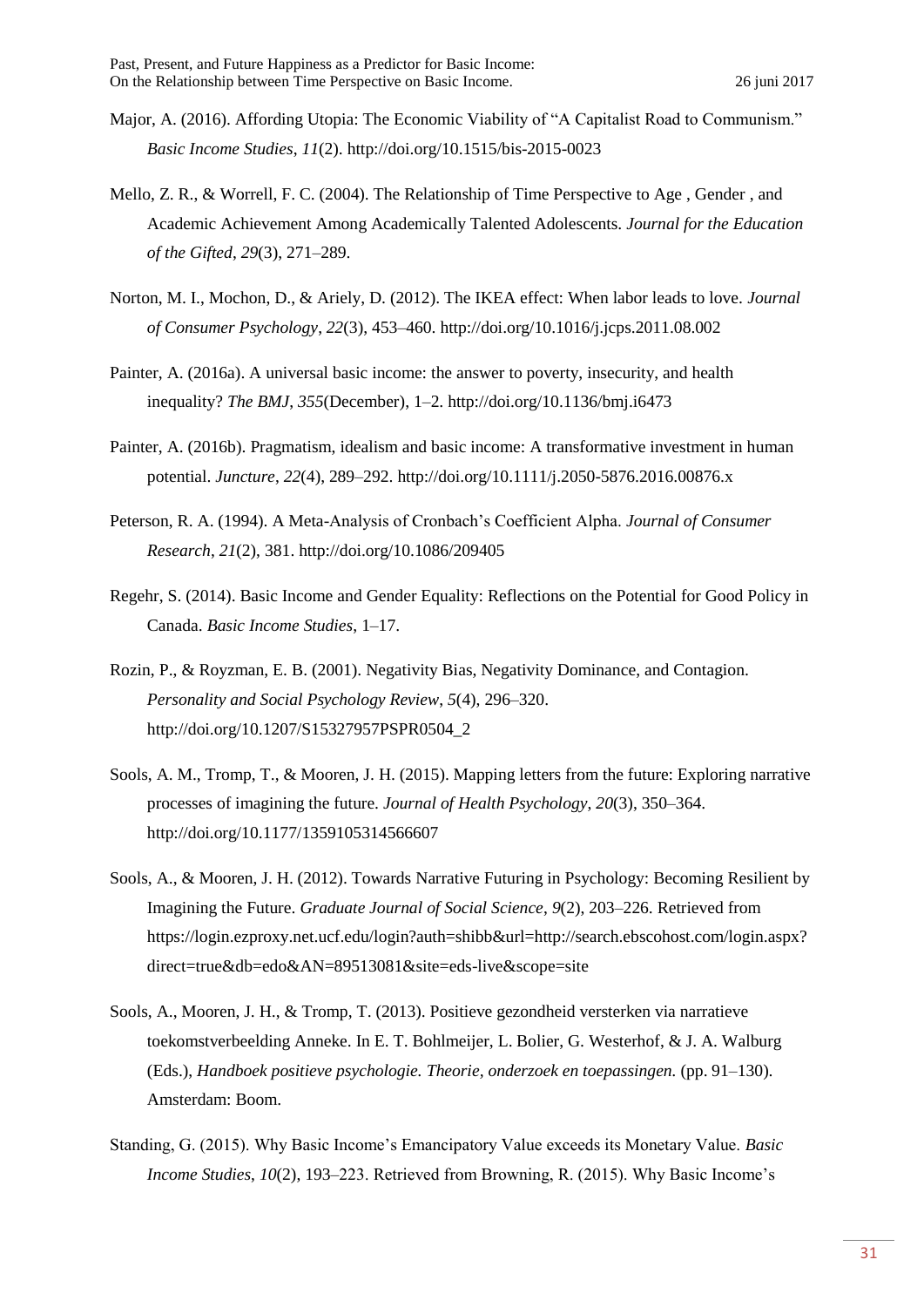Emancipatory Value exceeds its Monetary Value Guy Standing. Basic Income Studies, 10(2), 193–223.

- The Zimbardo Time Perspective Inventory (ZTPI) Psychometrics and Scoring Key. (n.d.). Universiteit Gent. Retrieved from www.ekgp.ugent.be/pages/nl/vragenlijsten/ZTPI-NL-info.doc
- Torry, M. (2014). A Basic Income is feasible: but what do we mean by "feasible"? *BIEN Congress*, (June), 12.
- Tseferidi, S.-I., Griva, F., & Anagnostopoulos, F. (2017). Time to get happy: associations of time perspective with indicators of well-being. *Psychology, Health & Medicine*, *22*(5), 618–624. http://doi.org/10.1080/13548506.2016.1226508
- Tweede Kamer der Staten-Generaal. (2016). Miljoenennota 2017.
- Van Parijs, P. (2003). Basic Income: A Simple and Powerful Idea for the Twenty-First Century. In *Redesigning Distribution: basic income and stakeholder grants as alternative cornerstones for a more egalitarian capitalism* (Vol. 32, pp. 7–39). http://doi.org/10.1177/0032329203261095
- Webster, J. D. (2011). A new measure of time perspective: Initial psychometric findings for the balanced time perspective scale (BTPS). *Canadian Journal of Behavioural Science*, *43*(2), 111– 118. http://doi.org/10.1037/a0022801
- Witteman, J. (2017, January 23). Eerste experiment basisinkomen mogelijk in Terneuzen. *Volkskrant*. Retrieved from http://www.volkskrant.nl/economie/eerste-experiment-basisinkomen-mogelijkin-terneuzen~a4452204/
- Wood, S., & Kisley, M. A. (2006). The negativity bias is eliminated in older adults: Age-related reduction in event-related brain potentials associated with evaluative categorization. *Psychology and Aging*, *21*(4), 815–820. http://doi.org/10.1037/0882-7974.21.4.815
- Zimbardo, P. G., & Boyd, J. N. (1999). Putting Time in perspective: a valid, reliable individual differences metric. *Journal of Personality and Social Psychology*, *6*(77), 1271–1288. http://doi.org/10.1037//0022-3514.77.6.1271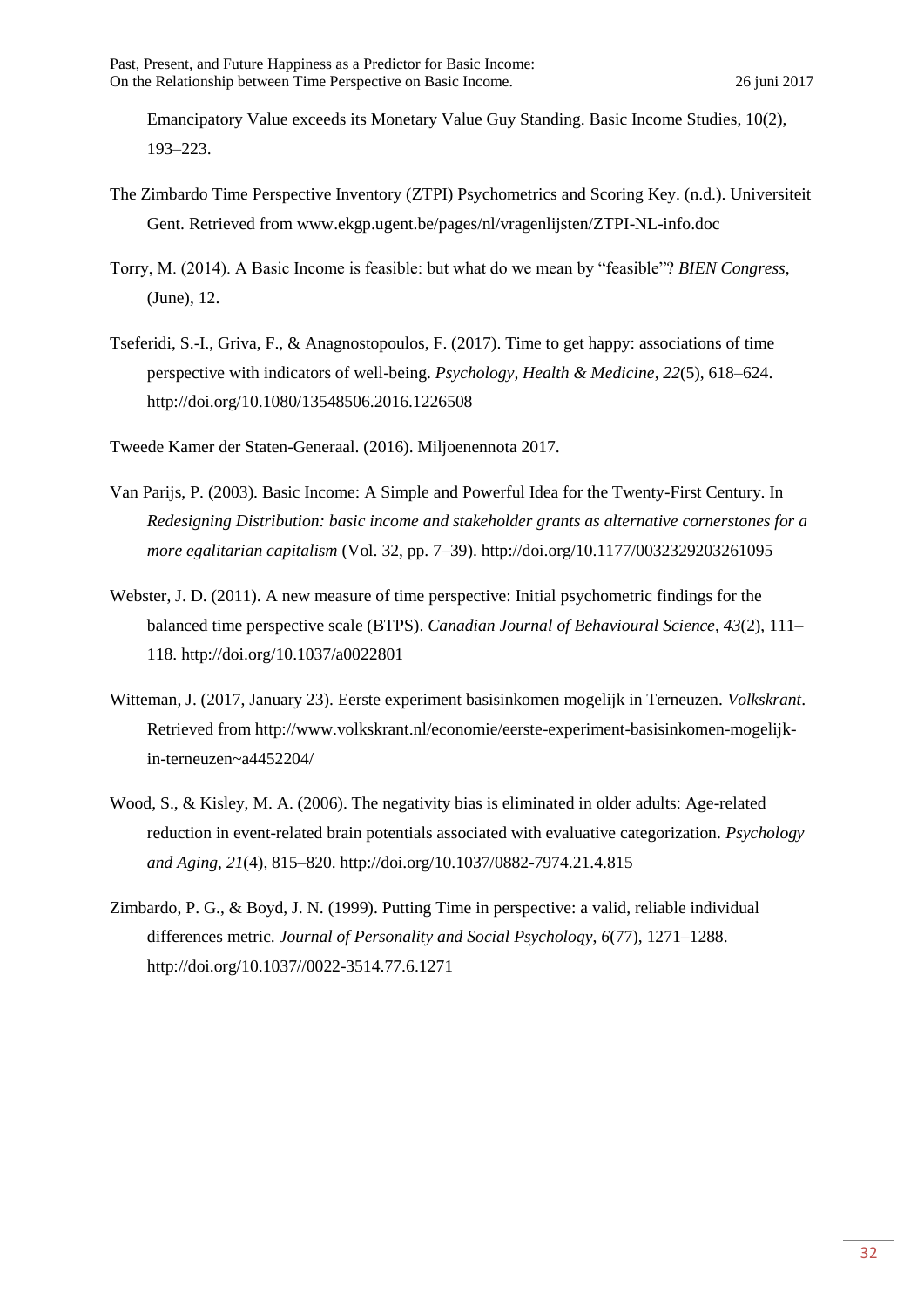# **Appendix A Participants**

| Participant | Workshop       | Gender           | Age | <b>Studying</b> | If y, what | Completed    | $TP*$            |
|-------------|----------------|------------------|-----|-----------------|------------|--------------|------------------|
| no.         |                |                  |     | y/n             | kind       | <b>Study</b> |                  |
| 11          |                | M                | 31  | n               |            | n.a.         | PP               |
| 12          |                | F                | 55  | $\mathbf n$     |            | <b>HBO</b>   | $\boldsymbol{F}$ |
| 13          |                | $\boldsymbol{F}$ | 58  | $\mathbf n$     |            | <b>HBO</b>   | PP               |
| 14          |                | M                | 55  | $\mathbf n$     |            | <b>HBO</b>   | <b>PH</b>        |
| 15          |                | M                | 64  | $\mathbf n$     |            | <b>HBO</b>   | PP               |
| 16          |                | M                | 28  | $\mathbf n$     |            | <b>HBO</b>   | $\boldsymbol{F}$ |
| 17          |                | M                | 36  | $\mathbf n$     |            | <b>MBO</b>   | PP(?)            |
| 21          |                | M                | 22  | V               | University |              | PP               |
| 22          | 2              | F                | 21  | y               | University |              | PP               |
| 23          | 2              | F                | 28  | V               | University |              | PP               |
| 24          | $\overline{2}$ | F                | 21  | V               | University |              | $\boldsymbol{F}$ |
| 25          | $\overline{c}$ | F                | 18  |                 | <b>MBO</b> |              | PN               |
| 26          | 2              | F                | 25  | $\mathbf{V}$    | University |              | PP               |
| 27          |                | M                | 21  |                 | University |              | PP               |

*Table A. Participant information*

\* The individual Time Perspective of each participant based on their ZTPI scores. PP=Past Postiive, PN=Past Negative, PH=Present hedonistic, PF=Present fatalistic, F=Future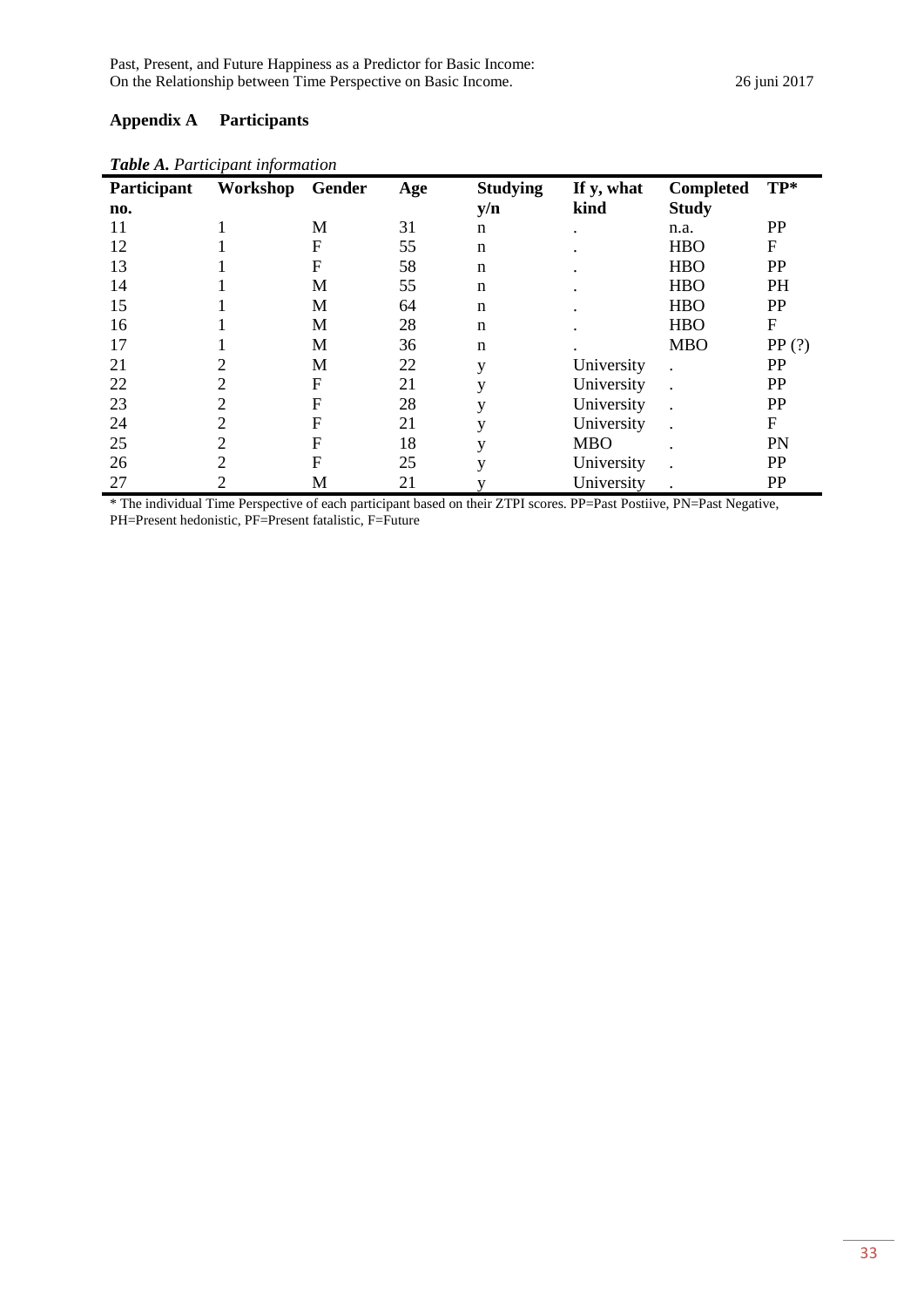#### **Appendix B Informed Consent**

Hierbij verklaar ik dat op een manier die voor mij duidelijk is geïnformeerd ben over de methode en "natuur" van dit onderzoek. Mijn vragen zijn naar tevredenheid beantwoord. Ik stem toe tot deelname aan dit onderzoek uit vrije wil. Ik behoud het recht om op ieder moment gedurende dit onderzoek deze toestemming kan terugtrekken zonder hiervoor een reden te moeten opgeven en ik ben mij er van bewust dat ik op ieder moment mag stoppen met de workshop. Als resultaten verkregen vanuit dit onderzoek op enige manier publiek worden gemaakt zullen deze compleet anoniem worden gemaakt. Mijn persoonlijke data zal niet bekend gemaakt worden aan derden zonder mijn toestemming. Ik begrijp dat film- en toonmateriaal of bewerking daarvan uitsluitend voor analyse en/of wetenschappelijke presentaties zal worden gebruikt. Als ik meer informatie opvraag over het onderzoek, nu of in de toekomst, kan ik dat doen door contact op te nemen met (…) . Mocht u klachten hebben over dit onderzoek dan kunt u contact opnemen met de begeleider van deze onderzoek. A.M. Sools, Universiteit Twente, BMS (Cubicus), 7500 AE Enschede, telefoon: +31 53 489 6314, e-mail: a.m.sools@utwente.nl

Getekend in tweevoud:

Naam deelnemer Handtekening

…………………….. ………………….

…………………….. …………………. Naam onderzoeker Handtekening